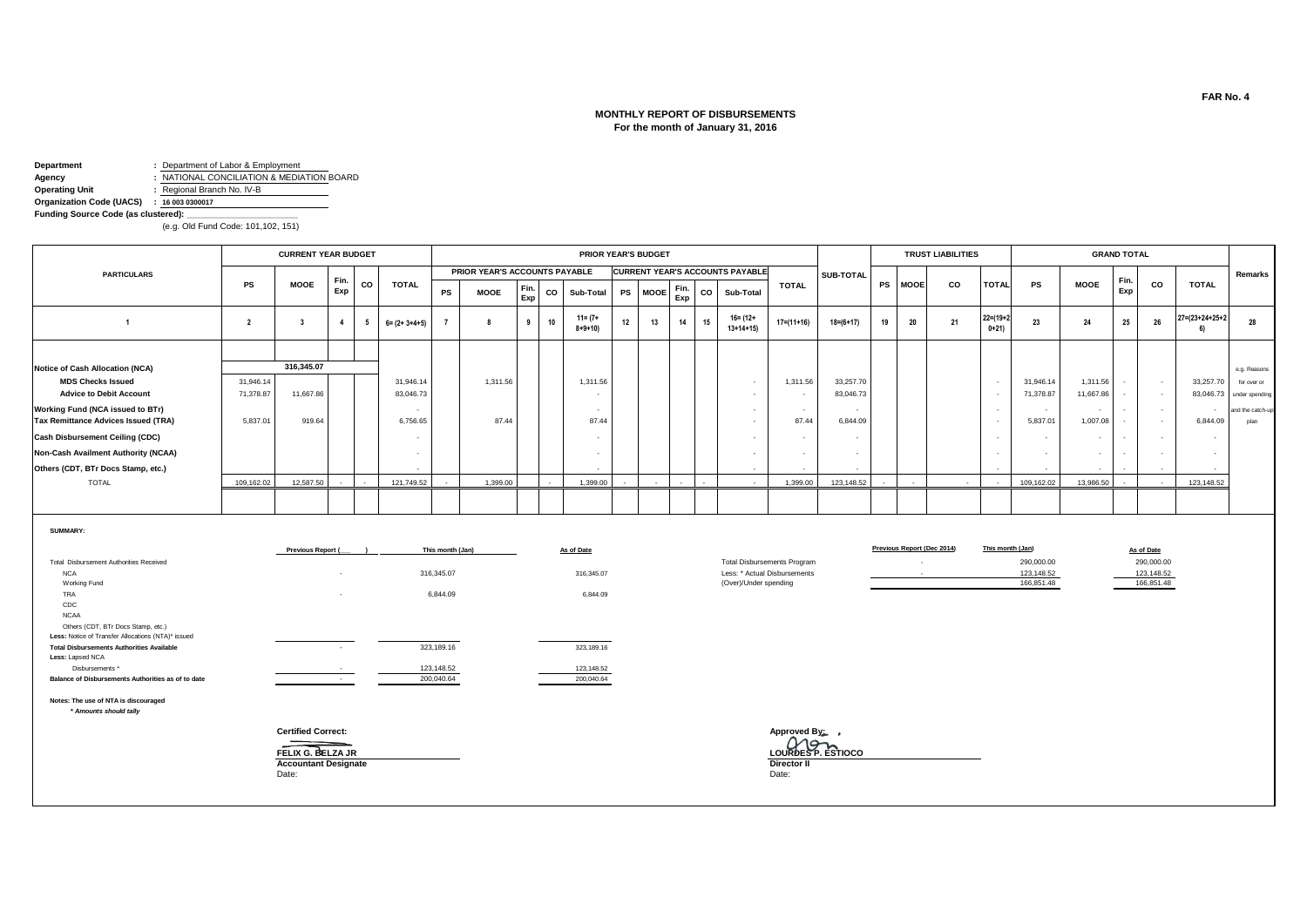# **MONTHLY REPORT OF DISBURSEMENTS For the month of February 29, 2016**

**Department :** Department of Labor & Employment

**Agency**<br> **Agency :** NATIONAL CONCILIATION & MEDIATION BOARD<br> **Operating Unit :** Regional Branch No. IV-B **Operating Unit :** Regional Branch No. IV-B

**Organization Code (UACS) : 16 003 0300017**

**Funding Source Code (as clustered): \_\_\_\_\_\_\_\_\_\_\_\_\_\_\_\_\_\_\_\_\_\_\_**

(e.g. Old Fund Code: 101,102, 151)

|                                                                                          |                | <b>CURRENT YEAR BUDGET</b>                       |                          |    |                          |                         |                               |             |    | <b>PRIOR YEAR'S BUDGET</b>  |           |             |             |    |                                        |                                                                    |                 |    |                              | <b>TRUST LIABILITIES</b> |                                                      |                          |                                    | <b>GRAND TOTAL</b>       |                          |                                 |                          |
|------------------------------------------------------------------------------------------|----------------|--------------------------------------------------|--------------------------|----|--------------------------|-------------------------|-------------------------------|-------------|----|-----------------------------|-----------|-------------|-------------|----|----------------------------------------|--------------------------------------------------------------------|-----------------|----|------------------------------|--------------------------|------------------------------------------------------|--------------------------|------------------------------------|--------------------------|--------------------------|---------------------------------|--------------------------|
| <b>PARTICULARS</b>                                                                       |                |                                                  |                          |    |                          |                         | PRIOR YEAR'S ACCOUNTS PAYABLE |             |    |                             |           |             |             |    | <b>CURRENT YEAR'S ACCOUNTS PAYABLE</b> |                                                                    | SUB-TOTAL       |    |                              |                          |                                                      |                          |                                    |                          |                          |                                 | Remarks                  |
|                                                                                          | <b>PS</b>      | <b>MOOE</b>                                      | Fin.<br>Exp              | CO | <b>TOTAL</b>             | PS                      | <b>MOOE</b>                   | Fin.<br>Exp | CO | Sub-Total                   | <b>PS</b> | <b>MOOE</b> | Fin.<br>Exp | co | Sub-Total                              | <b>TOTAL</b>                                                       |                 | PS | <b>MOOE</b>                  | CO                       | <b>TOTAL</b>                                         | PS                       | <b>MOOE</b>                        | Fin.<br>Exp              | CO                       | <b>TOTAL</b>                    |                          |
| $\overline{1}$                                                                           | $\overline{2}$ | $\overline{\mathbf{3}}$                          | $\overline{4}$           | 5  | $6 = (2 + 3 + 4 + 5)$    | $\overline{7}$          | 8                             | 9           | 10 | $11 = (7 +$<br>$8 + 9 + 10$ | 12        | 13          | 14          | 15 | $16 = (12 +$<br>$13+14+15$             | $17 = (11 + 16)$                                                   | $18 = (6 + 17)$ | 19 | 20                           | 21                       | $22 = (19 + 2)$<br>$0+21$                            | 23                       | 24                                 | 25                       | 26                       | $27 = (23 + 24 + 25 + 2)$<br>6) | 28                       |
|                                                                                          |                |                                                  |                          |    |                          |                         |                               |             |    |                             |           |             |             |    |                                        |                                                                    |                 |    |                              |                          |                                                      |                          |                                    |                          |                          |                                 |                          |
| <b>Notice of Cash Allocation (NCA)</b>                                                   |                | 322,345.07                                       |                          |    |                          |                         |                               |             |    |                             |           |             |             |    |                                        |                                                                    |                 |    |                              |                          |                                                      |                          |                                    |                          |                          |                                 | e.g. Reasons             |
| <b>MDS Checks Issued</b>                                                                 | 31,996.14      | 14,932.53                                        |                          |    | 46,928.67                |                         |                               |             |    |                             |           |             |             |    | $\sim$                                 | $\sim$                                                             | 46,928.67       |    |                              |                          | $\sim$                                               | 31,996.14                | 14,932.53                          | $\overline{\phantom{a}}$ | $\sim$                   | 46,928.67                       | for over or              |
| <b>Advice to Debit Account</b>                                                           | 82,934.19      | 115,006.14                                       |                          |    | 197,940.33               |                         | 5,660.48                      |             |    | 5.660.48                    |           |             |             |    | $\sim$                                 | 5,660.48                                                           | 203,600.81      |    |                              |                          | $\overline{\phantom{a}}$                             | 82,934.19                | 120,666.62                         |                          | $\sim$                   | 203,600.81                      | under spending           |
| Working Fund (NCA issued to BTr)<br>Tax Remittance Advices Issued (TRA)                  | 5,837.01       | 293.14                                           |                          |    | 6,130.15                 |                         | 339.52                        |             |    | 339.52                      |           |             |             |    | $\sim$<br>$\sim$                       | $\overline{\phantom{a}}$<br>339.52                                 | 6,469.67        |    |                              |                          | $\overline{\phantom{a}}$<br>$\overline{\phantom{a}}$ | 5,837.01                 | $\overline{\phantom{a}}$<br>632.66 |                          | $\overline{\phantom{a}}$ | 6,469.67                        | and the catch-up<br>plan |
| <b>Cash Disbursement Ceiling (CDC)</b>                                                   |                |                                                  |                          |    | $\overline{\phantom{a}}$ |                         |                               |             |    |                             |           |             |             |    | $\overline{a}$                         | $\sim$                                                             |                 |    |                              |                          |                                                      | $\overline{\phantom{a}}$ | $\overline{\phantom{a}}$           |                          | ٠                        |                                 |                          |
| Non-Cash Availment Authority (NCAA)                                                      |                |                                                  |                          |    |                          |                         |                               |             |    |                             |           |             |             |    | $\sim$                                 | $\overline{\phantom{a}}$                                           | $\sim$          |    |                              |                          | $\overline{\phantom{a}}$                             | $\overline{\phantom{a}}$ | $\sim$                             |                          |                          | $\sim$                          |                          |
| Others (CDT, BTr Docs Stamp, etc.)                                                       |                |                                                  |                          |    |                          |                         |                               |             |    |                             |           |             |             |    |                                        |                                                                    |                 |    |                              |                          |                                                      |                          |                                    |                          |                          |                                 |                          |
| <b>TOTAL</b>                                                                             | 120,767.34     | 130,231.81                                       |                          |    | 250,999.15               |                         | 6,000.00                      |             |    | 6,000.00                    |           |             |             |    | $\overline{\phantom{a}}$               | 6,000.00                                                           | 256,999.15      |    |                              | $\sim$                   |                                                      | 120,767.34               | 136,231.81                         |                          |                          | 256,999.15                      |                          |
|                                                                                          |                |                                                  |                          |    |                          |                         |                               |             |    |                             |           |             |             |    |                                        |                                                                    |                 |    |                              |                          |                                                      |                          |                                    |                          |                          |                                 |                          |
| <b>SUMMARY:</b>                                                                          |                |                                                  |                          |    |                          |                         |                               |             |    |                             |           |             |             |    |                                        |                                                                    |                 |    |                              |                          |                                                      |                          |                                    |                          |                          |                                 |                          |
|                                                                                          |                | <b>Previous Report (January)</b>                 |                          |    |                          | This month (Feb)        |                               |             |    | As of Date                  |           |             |             |    |                                        |                                                                    |                 |    | <b>Previous Report (Jan)</b> |                          |                                                      | This month (Feb)         |                                    |                          | As of Date               |                                 |                          |
| Total Disbursement Authorities Received<br><b>NCA</b>                                    |                |                                                  | 316,345.07               |    |                          | 322,345.07              |                               |             |    | 638,690.14                  |           |             |             |    |                                        | <b>Total Disbursements Program</b><br>Less: * Actual Disbursements |                 |    | 290,000<br>123,149           |                          |                                                      | 362,000.00<br>256,999.15 |                                    |                          | 652,000.00<br>380,147.67 |                                 |                          |
| Working Fund                                                                             |                |                                                  |                          |    |                          |                         |                               |             |    |                             |           |             |             |    | (Over)/Under spending                  |                                                                    |                 |    | 166,851                      |                          |                                                      | 105,001                  |                                    |                          | 271,852.33               |                                 |                          |
| TRA                                                                                      |                |                                                  | 6,844.09                 |    |                          | 6,469.67                |                               |             |    | 13,313.76                   |           |             |             |    |                                        |                                                                    |                 |    |                              |                          |                                                      |                          |                                    |                          |                          |                                 |                          |
| CDC                                                                                      |                |                                                  |                          |    |                          |                         |                               |             |    |                             |           |             |             |    |                                        |                                                                    |                 |    |                              |                          |                                                      |                          |                                    |                          |                          |                                 |                          |
| <b>NCAA</b>                                                                              |                |                                                  |                          |    |                          |                         |                               |             |    |                             |           |             |             |    |                                        |                                                                    |                 |    |                              |                          |                                                      |                          |                                    |                          |                          |                                 |                          |
| Others (CDT, BTr Docs Stamp, etc.)<br>Less: Notice of Transfer Allocations (NTA)* issued |                |                                                  |                          |    |                          |                         |                               |             |    |                             |           |             |             |    |                                        |                                                                    |                 |    |                              |                          |                                                      |                          |                                    |                          |                          |                                 |                          |
| <b>Total Disbursements Authorities Available</b>                                         |                |                                                  | 323,189.16               |    |                          | 328,814.74              |                               |             |    | 652,003.90                  |           |             |             |    |                                        |                                                                    |                 |    |                              |                          |                                                      |                          |                                    |                          |                          |                                 |                          |
| Less: Lapsed NCA                                                                         |                |                                                  |                          |    |                          |                         |                               |             |    |                             |           |             |             |    |                                        |                                                                    |                 |    |                              |                          |                                                      |                          |                                    |                          |                          |                                 |                          |
| Disbursements *<br>Balance of Disbursements Authorities as of to date                    |                |                                                  | 123,148.52<br>200,040.64 |    |                          | 256,999.15<br>71,815.59 |                               |             |    | 380,147.67<br>271,856.23    |           |             |             |    |                                        |                                                                    |                 |    |                              |                          |                                                      |                          |                                    |                          |                          |                                 |                          |
|                                                                                          |                |                                                  |                          |    |                          |                         |                               |             |    |                             |           |             |             |    |                                        |                                                                    |                 |    |                              |                          |                                                      |                          |                                    |                          |                          |                                 |                          |
| Notes: The use of NTA is discouraged<br>* Amounts should tally                           |                |                                                  |                          |    |                          |                         |                               |             |    |                             |           |             |             |    |                                        |                                                                    |                 |    |                              |                          |                                                      |                          |                                    |                          |                          |                                 |                          |
|                                                                                          |                | <b>Certified Correct:</b>                        |                          |    |                          |                         |                               |             |    |                             |           |             |             |    |                                        | Approved By:__ ,                                                   |                 |    |                              |                          |                                                      |                          |                                    |                          |                          |                                 |                          |
|                                                                                          |                |                                                  |                          |    |                          |                         |                               |             |    |                             |           |             |             |    |                                        | $40 -$<br>LOURDES <sup>Y</sup> . ESTIOCO                           |                 |    |                              |                          |                                                      |                          |                                    |                          |                          |                                 |                          |
|                                                                                          |                | FELIX G. BBLZA JR<br><b>Accountant Designate</b> |                          |    |                          |                         |                               |             |    |                             |           |             |             |    |                                        | Director II                                                        |                 |    |                              |                          |                                                      |                          |                                    |                          |                          |                                 |                          |
|                                                                                          |                | Date:                                            |                          |    |                          |                         |                               |             |    |                             |           |             |             |    |                                        | Date:                                                              |                 |    |                              |                          |                                                      |                          |                                    |                          |                          |                                 |                          |
|                                                                                          |                |                                                  |                          |    |                          |                         |                               |             |    |                             |           |             |             |    |                                        |                                                                    |                 |    |                              |                          |                                                      |                          |                                    |                          |                          |                                 |                          |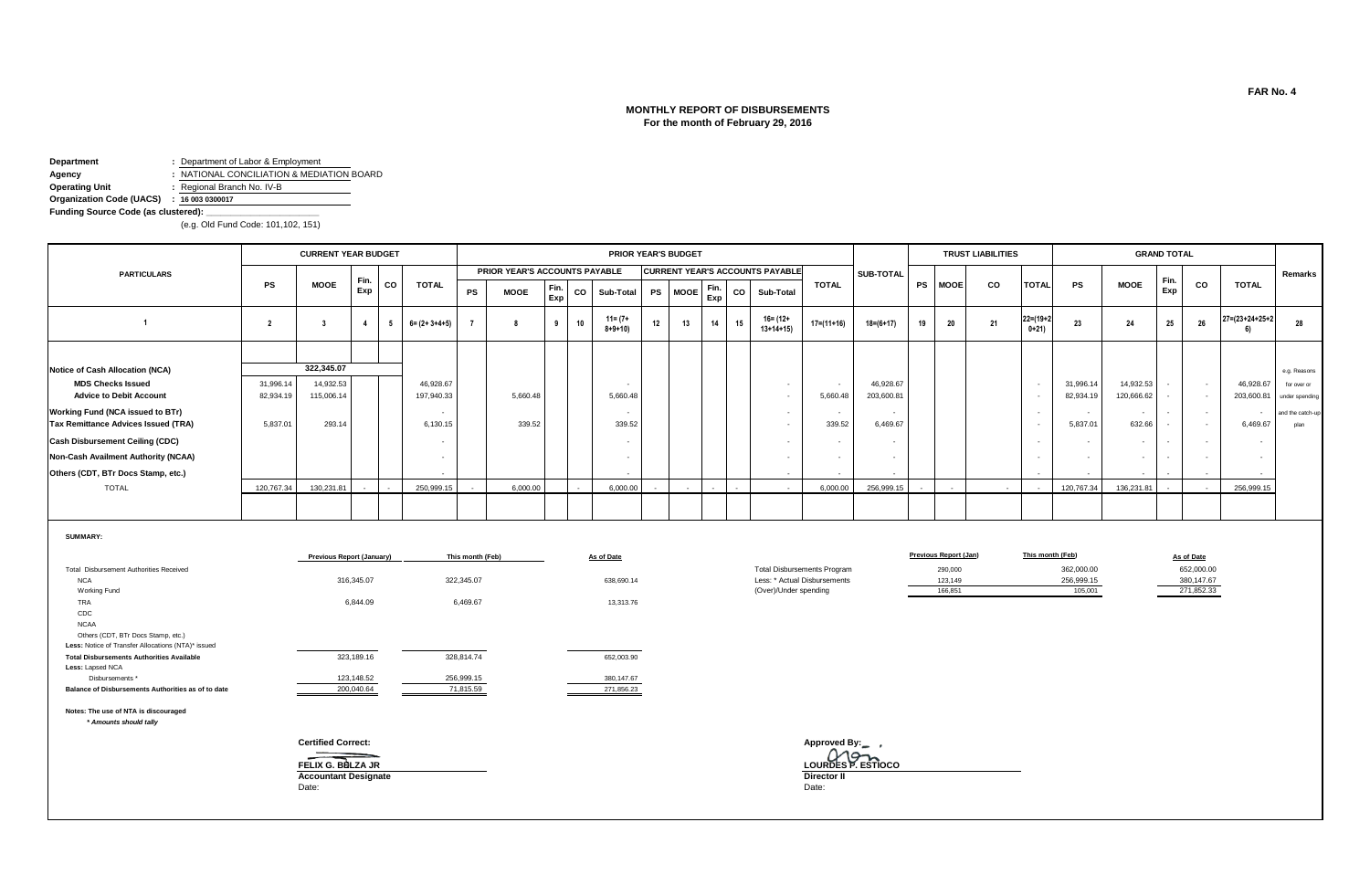# **MONTHLY REPORT OF DISBURSEMENTS For the month of March 31, 2016**

**Department :** Department of Labor & Employment

**Agency**<br> **Agency :** NATIONAL CONCILIATION & MEDIATION BOARD<br> **Operating Unit :** Regional Branch No. IV-B **Operating Unit :** Regional Branch No. IV-B

**Organization Code (UACS) : 16 003 0300017**

**Funding Source Code (as clustered): \_\_\_\_\_\_\_\_\_\_\_\_\_\_\_\_\_\_\_\_\_\_\_**

(e.g. Old Fund Code: 101,102, 151)

|                                                                                                                                                                                                                                                                                   |                        | <b>CURRENT YEAR BUDGET</b>                                                             |                                        |              |                          |                                             |                               |             |    | <b>PRIOR YEAR'S BUDGET</b>                       |           |             |             |                          |                                                                                             |       |                                    |                          |    |                                                               | <b>TRUST LIABILITIES</b> |                                                      |                                                           |                         | <b>GRAND TOTAL</b> |                                                      |                                 |                               |
|-----------------------------------------------------------------------------------------------------------------------------------------------------------------------------------------------------------------------------------------------------------------------------------|------------------------|----------------------------------------------------------------------------------------|----------------------------------------|--------------|--------------------------|---------------------------------------------|-------------------------------|-------------|----|--------------------------------------------------|-----------|-------------|-------------|--------------------------|---------------------------------------------------------------------------------------------|-------|------------------------------------|--------------------------|----|---------------------------------------------------------------|--------------------------|------------------------------------------------------|-----------------------------------------------------------|-------------------------|--------------------|------------------------------------------------------|---------------------------------|-------------------------------|
| <b>PARTICULARS</b>                                                                                                                                                                                                                                                                |                        |                                                                                        |                                        |              |                          |                                             | PRIOR YEAR'S ACCOUNTS PAYABLE |             |    |                                                  |           |             |             |                          | <b>CURRENT YEAR'S ACCOUNTS PAYABLE</b>                                                      |       |                                    | SUB-TOTAL                |    |                                                               |                          |                                                      |                                                           |                         |                    |                                                      |                                 | Remarks                       |
|                                                                                                                                                                                                                                                                                   | <b>PS</b>              | <b>MOOE</b>                                                                            | Fin.<br>Exp                            | CO           | <b>TOTAL</b>             | <b>PS</b>                                   | <b>MOOE</b>                   | Fin.<br>Exp | CO | Sub-Total                                        | <b>PS</b> | <b>MOOE</b> | Fin.<br>Exp | co                       | Sub-Total                                                                                   |       | <b>TOTAL</b>                       |                          | PS | <b>MOOE</b>                                                   | CO                       | <b>TOTAL</b>                                         | <b>PS</b>                                                 | <b>MOOE</b>             | Fin.<br>Exp        | CO                                                   | <b>TOTAL</b>                    |                               |
| $\overline{1}$                                                                                                                                                                                                                                                                    | $\overline{2}$         | $\overline{\mathbf{3}}$                                                                | $\mathbf{A}$                           | 5            | $6 = (2 + 3 + 4 + 5)$    | $\overline{7}$                              | 8                             | 9           | 10 | $11 = (7 +$<br>$8 + 9 + 10$                      | 12        | 13          | 14          | 15                       | $16 = (12 +$<br>$13+14+15$                                                                  |       | $17 = (11 + 16)$                   | $18 = (6 + 17)$          | 19 | 20                                                            | 21                       | $22 = (19 + 2)$<br>$0+21$                            | 23                                                        | 24                      | 25                 | 26                                                   | $27 = (23 + 24 + 25 + 2)$<br>6) | 28                            |
| Notice of Cash Allocation (NCA)                                                                                                                                                                                                                                                   |                        | 222.744.07                                                                             |                                        |              |                          |                                             |                               |             |    |                                                  |           |             |             |                          |                                                                                             |       |                                    |                          |    |                                                               |                          |                                                      |                                                           |                         |                    |                                                      |                                 | e.g. Reasons                  |
| <b>MDS Checks Issued</b><br><b>Advice to Debit Account</b>                                                                                                                                                                                                                        | 34,801.22<br>81,432.33 | 21,442.99<br>160,732.70                                                                |                                        |              | 56,244.21<br>242,165.03  |                                             |                               |             |    |                                                  |           |             |             |                          | $\overline{\phantom{a}}$<br>$\sim$                                                          |       | $\sim$<br>$\sim$                   | 56,244.21<br>242,165.03  |    |                                                               |                          | $\overline{\phantom{a}}$<br>$\overline{\phantom{a}}$ | 34,801.22<br>81,432.33                                    | 21,442.99<br>160,732.70 |                    | $\sim$                                               | 56,244.21<br>242,165.03         | for over or<br>under spending |
| Working Fund (NCA issued to BTr)<br>Tax Remittance Advices Issued (TRA)                                                                                                                                                                                                           | 5,837.01               | 6,705.48                                                                               |                                        |              | 12,542.49                |                                             |                               |             |    |                                                  |           |             |             |                          | $\overline{\phantom{a}}$<br>۰.                                                              |       | $\sim$<br>$\sim$                   | 12,542.49                |    |                                                               |                          | $\overline{\phantom{a}}$<br>$\overline{\phantom{a}}$ | $\overline{\phantom{a}}$<br>5,837.01                      | $\sim$<br>6,705.48      |                    | $\overline{\phantom{a}}$<br>$\overline{\phantom{a}}$ | $\sim$<br>12,542.49             | and the catch-up<br>plan      |
| <b>Cash Disbursement Ceiling (CDC)</b>                                                                                                                                                                                                                                            |                        |                                                                                        |                                        |              | $\overline{\phantom{a}}$ |                                             |                               |             |    |                                                  |           |             |             |                          | $\sim$                                                                                      |       | $\sim$                             |                          |    |                                                               |                          | $\overline{\phantom{a}}$                             | $\overline{\phantom{a}}$                                  | $\sim$                  |                    |                                                      |                                 |                               |
| Non-Cash Availment Authority (NCAA)                                                                                                                                                                                                                                               |                        |                                                                                        |                                        |              |                          |                                             |                               |             |    |                                                  |           |             |             |                          | $\overline{a}$                                                                              |       | $\sim$                             | $\overline{\phantom{a}}$ |    |                                                               |                          | $\overline{\phantom{a}}$                             | ٠                                                         | $\sim$                  |                    |                                                      |                                 |                               |
| Others (CDT, BTr Docs Stamp, etc.)                                                                                                                                                                                                                                                |                        |                                                                                        |                                        |              |                          |                                             |                               |             |    |                                                  |           |             |             |                          |                                                                                             |       |                                    |                          |    |                                                               |                          |                                                      |                                                           |                         |                    |                                                      |                                 |                               |
| <b>TOTAL</b>                                                                                                                                                                                                                                                                      | 122,070.56             | 188,881.17                                                                             |                                        | $\mathbf{r}$ | 310,951.73               |                                             |                               |             |    |                                                  |           |             |             | $\overline{\phantom{a}}$ | $\overline{\phantom{a}}$                                                                    |       |                                    | 310.951.73               |    |                                                               | $\sim$                   | $\overline{a}$                                       | 122,070.56                                                | 188,881.17              |                    |                                                      | 310.951.73                      |                               |
|                                                                                                                                                                                                                                                                                   |                        |                                                                                        |                                        |              |                          |                                             |                               |             |    |                                                  |           |             |             |                          |                                                                                             |       |                                    |                          |    |                                                               |                          |                                                      |                                                           |                         |                    |                                                      |                                 |                               |
| SUMMARY:<br>Total Disbursement Authorities Received<br><b>NCA</b><br>Working Fund<br>TRA<br>CDC<br><b>NCAA</b>                                                                                                                                                                    |                        | <b>Previous Report (February)</b>                                                      | 638,690.14<br>13,313.76                |              |                          | This month (Mar)<br>222,744.07<br>12,542.49 |                               |             |    | As of Date<br>861,434.21<br>25,856.25            |           |             |             |                          | <b>Total Disbursements Program</b><br>Less: * Actual Disbursements<br>(Over)/Under spending |       |                                    |                          |    | <b>Previous Report (Feb)</b><br>652,000<br>380,148<br>271,852 |                          |                                                      | This month (Mar)<br>211,000.00<br>310,951.73<br>(99, 952) |                         |                    | As of Date<br>863,000.00<br>691,099.40<br>171,900.60 |                                 |                               |
| Others (CDT, BTr Docs Stamp, etc.)<br>Less: Notice of Transfer Allocations (NTA)* issued<br><b>Total Disbursements Authorities Available</b><br>Less: Lapsed NCA<br>Disbursements '<br>Balance of Disbursements Authorities as of to date<br>Notes: The use of NTA is discouraged |                        |                                                                                        | 652,003.90<br>380,147.67<br>271.856.23 |              |                          | 235,286.56<br>310,951.73<br>(75,665.17)     |                               |             |    | 887,290.46<br>196,191.06<br>691,099.40<br>$\sim$ |           |             |             |                          |                                                                                             |       |                                    |                          |    |                                                               |                          |                                                      |                                                           |                         |                    |                                                      |                                 |                               |
| * Amounts should tally                                                                                                                                                                                                                                                            |                        | <b>Certified Correct:</b><br>FELIX G. BELZA JR<br><b>Accountant Designate</b><br>Date: |                                        |              |                          |                                             |                               |             |    |                                                  |           |             |             |                          |                                                                                             | Date: | Approved By:<br><b>Director II</b> | LOURDES P. ESTIOCO       |    |                                                               |                          |                                                      |                                                           |                         |                    |                                                      |                                 |                               |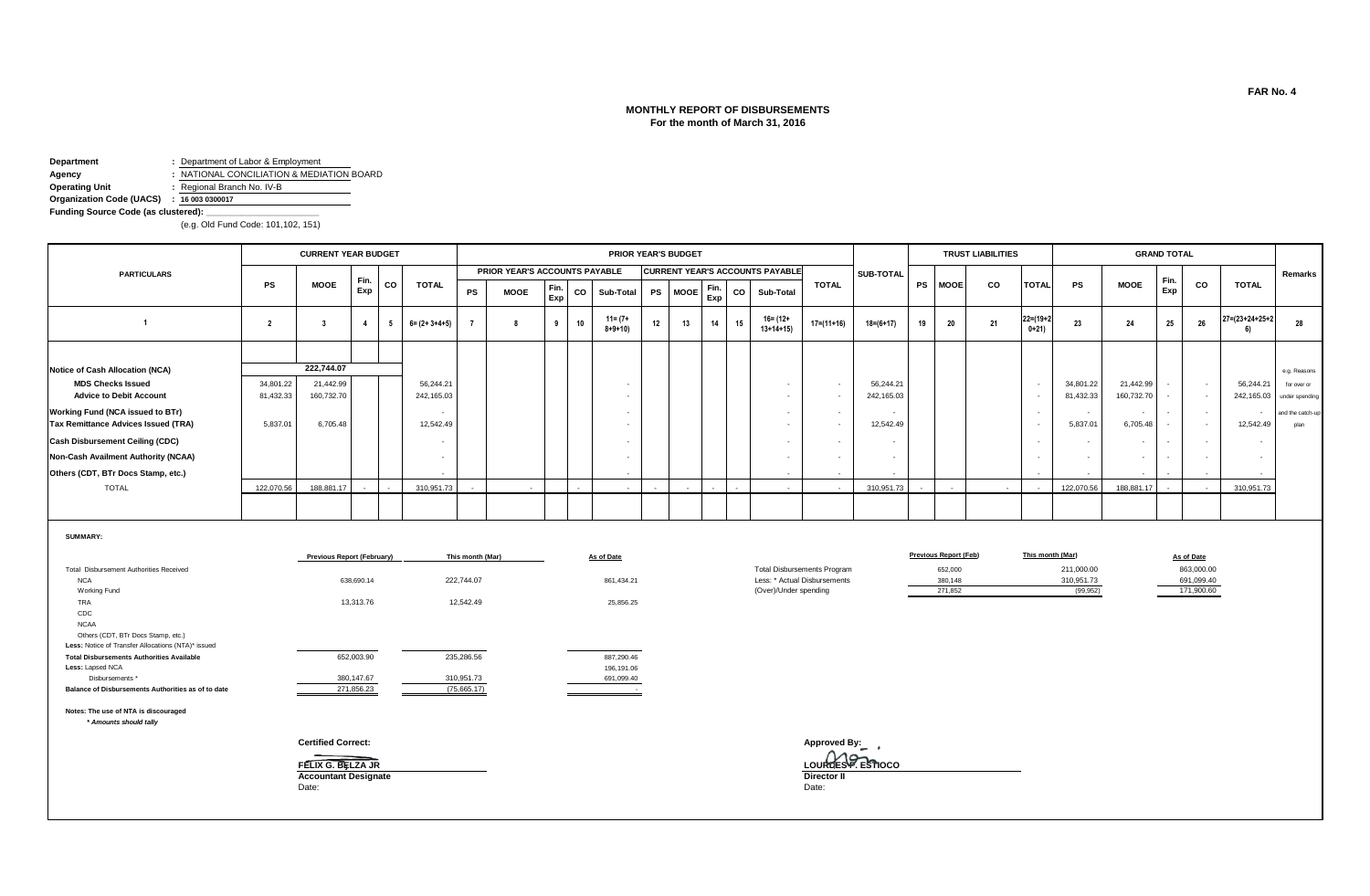# **Revised MONTHLY REPORT OF DISBURSEMENTS For the month of April 30, 2016**

**Department :** Department of Labor & Employment

**Agency :** NATIONAL CONCILIATION & MEDIATION BOARD

**Operating Unit :** Regional Branch No. IV-B

**Organization Code (UACS) : 16 003 0300017**

**Funding Source Code (as clustered): \_\_\_\_\_\_\_\_\_\_\_\_\_\_\_\_\_\_\_\_\_\_\_**

(e.g. Old Fund Code: 101,102, 151)

|                                        |            | <b>CURRENT YEAR BUDGET</b> |      |           |                       |           |                               |             |    |                             |           | PRIOR YEAR'S BUDGET |             |    |                                        |              |                 |           |             | <b>TRUST LIABILITIES</b> |                           |            |                          | <b>GRAND TOTAL</b> |           |                           |                  |
|----------------------------------------|------------|----------------------------|------|-----------|-----------------------|-----------|-------------------------------|-------------|----|-----------------------------|-----------|---------------------|-------------|----|----------------------------------------|--------------|-----------------|-----------|-------------|--------------------------|---------------------------|------------|--------------------------|--------------------|-----------|---------------------------|------------------|
| <b>PARTICULARS</b>                     |            |                            | Fin. |           |                       |           | PRIOR YEAR'S ACCOUNTS PAYABLE |             |    |                             |           |                     |             |    | <b>CURRENT YEAR'S ACCOUNTS PAYABLE</b> |              | SUB-TOTAL       |           |             |                          |                           |            |                          |                    |           |                           | Remarks          |
|                                        | <b>PS</b>  | <b>MOOE</b>                | Exp  | <b>CO</b> | <b>TOTAL</b>          | <b>PS</b> | <b>MOOE</b>                   | Fin.<br>Exp | CO | Sub-Total                   | <b>PS</b> | <b>MOOE</b>         | Fin.<br>Exp | co | Sub-Total                              | <b>TOTAL</b> |                 | <b>PS</b> | <b>MOOE</b> | <b>CO</b>                | <b>TOTAL</b>              | <b>PS</b>  | <b>MOOE</b>              | Fin.<br>Exp        | <b>CO</b> | <b>TOTAL</b>              |                  |
|                                        |            |                            |      | 5         | $6 = (2 + 3 + 4 + 5)$ |           |                               | 9           | 10 | $11 = (7 +$<br>$8 + 9 + 10$ | 12        | 13                  | 14          | 15 | $16 = (12 +$<br>$13+14+15$             | 17=(11+16)   | $18 = (6 + 17)$ | 19        | 20          | 21                       | $22 = (19 + 2)$<br>$0+21$ | 23         | 24                       | 25                 | 26        | $27 = (23 + 24 + 25 + 2)$ | - 28             |
|                                        |            |                            |      |           |                       |           |                               |             |    |                             |           |                     |             |    |                                        |              |                 |           |             |                          |                           |            |                          |                    |           |                           |                  |
| <b>Notice of Cash Allocation (NCA)</b> |            | 330,999.42                 |      |           |                       |           |                               |             |    |                             |           |                     |             |    |                                        |              |                 |           |             |                          |                           |            |                          |                    |           |                           | e.g. Reasons     |
| <b>MDS Checks Issued</b>               | 8,256.45   | 14,687.70                  |      |           | 22,944.15             |           |                               |             |    |                             |           |                     |             |    |                                        | $\sim$       | 22,944.15       |           |             |                          |                           | 8,256.45   | 14,687.70                |                    | $\sim$    | 22,944.15                 | for over or      |
| <b>Advice to Debit Account</b>         | 99,282.74  | 97,687.32                  |      |           | 196,970.06            |           |                               |             |    |                             |           | 8,568.59            |             |    | 8,568.59                               | 8,568.59     | 205,538.65      |           |             |                          |                           | 99,282.74  | 106,255.91               |                    |           | 205,538.65                | under spending   |
| Working Fund (NCA issued to BTr)       |            |                            |      |           |                       |           |                               |             |    |                             |           |                     |             |    |                                        | $\sim$       |                 |           |             |                          |                           | . .        |                          |                    | $\sim$    | $\overline{\phantom{a}}$  | and the catch-up |
| Tax Remittance Advices Issued (TRA)    | 5,837.01   | 5,628.44                   |      |           | 11,465.45             |           |                               |             |    |                             |           |                     |             |    |                                        | $\sim$       | 11,465.45       |           |             |                          |                           | 5,837.01   | 5,628.44                 |                    | $\sim$    | 11,465.45                 | plan             |
| <b>Cash Disbursement Ceiling (CDC)</b> |            |                            |      |           |                       |           |                               |             |    |                             |           |                     |             |    |                                        |              |                 |           |             |                          |                           | $\sim$     |                          |                    | $\sim$    |                           |                  |
| Non-Cash Availment Authority (NCAA)    |            |                            |      |           | $\sim$                |           |                               |             |    |                             |           |                     |             |    |                                        |              | ٠               |           |             |                          |                           |            | $\overline{\phantom{a}}$ | $\sim$             |           |                           |                  |
| Others (CDT, BTr Docs Stamp, etc.)     |            |                            |      |           |                       |           |                               |             |    |                             |           |                     |             |    |                                        | $\sim$       |                 |           |             |                          |                           |            |                          |                    | $\sim$    |                           |                  |
| <b>TOTAL</b>                           | 113,376.20 | 118,003.46                 |      | $\sim$    | 231,379.66            |           | $\overline{\phantom{a}}$      |             |    |                             |           | 8.568.59            |             |    | 8,568.59                               | 8,568.59     | 239,948.25      |           |             | $\sim$                   |                           | 113,376.20 | 126,572.05               |                    | $\sim$    | 239,948.25                |                  |
|                                        |            |                            |      |           |                       |           |                               |             |    |                             |           |                     |             |    |                                        |              |                 |           |             |                          |                           |            |                          |                    |           |                           |                  |

**SUMMARY:**

|                                                    | <b>Previous Report (MARCH)</b>    | This month (APRIL) | As of Date   |                                    | <b>Previous Report (Mar)</b> | This month (Apr) | As of Date   |
|----------------------------------------------------|-----------------------------------|--------------------|--------------|------------------------------------|------------------------------|------------------|--------------|
| Total Disbursement Authorities Received            |                                   |                    |              | <b>Total Disbursements Program</b> | 863,000                      | 293,000.00       | 1,156,000.00 |
| <b>NCA</b>                                         | 861,434.21                        | 330,999.42         | 1,192,433.63 | Less: * Actual Disbursements       | 691,099                      | 239,948.25       | 931,047.65   |
| Working Fund                                       |                                   |                    |              | (Over)/Under spending              | 171,901                      | 53,052           | 224,952.35   |
| TRA                                                | 25,856.25                         | 11,465.45          | 37,321.70    |                                    |                              |                  |              |
| CDC                                                |                                   |                    |              |                                    |                              |                  |              |
| <b>NCAA</b>                                        |                                   |                    |              |                                    |                              |                  |              |
| Others (CDT, BTr Docs Stamp, etc.)                 |                                   |                    |              |                                    |                              |                  |              |
| Less: Notice of Transfer Allocations (NTA)* issued |                                   |                    |              |                                    |                              |                  |              |
| <b>Total Disbursements Authorities Available</b>   | 887,290.46                        | 342,464.87         | 1,229,755.33 |                                    |                              |                  |              |
| Less: Lapsed NCA                                   | 196,191.06                        |                    | 196,191.06   |                                    |                              |                  |              |
| Disbursements *                                    | 691,099.40                        | 239,948.25         | 931,047.65   |                                    |                              |                  |              |
| Balance of Disbursements Authorities as of to date | <b>Contract Contract Contract</b> | 102,516.62         | 102,516.62   |                                    |                              |                  |              |
| Notes: The use of NTA is discouraged               |                                   |                    |              |                                    |                              |                  |              |
| * Amounts should tally                             |                                   |                    |              |                                    |                              |                  |              |
|                                                    | <b>Certified Correct:</b>         |                    |              | Approved By— →                     |                              |                  |              |
|                                                    |                                   |                    |              | 19n                                |                              |                  |              |
|                                                    | <b>FELIX G. BELZA JR</b>          |                    |              | LOURDES P. ESTIOCO                 |                              |                  |              |
|                                                    | <b>Accountant Designate</b>       |                    |              | <b>Director II</b>                 |                              |                  |              |
|                                                    | Date:                             |                    |              | Date:                              |                              |                  |              |
|                                                    |                                   |                    |              |                                    |                              |                  |              |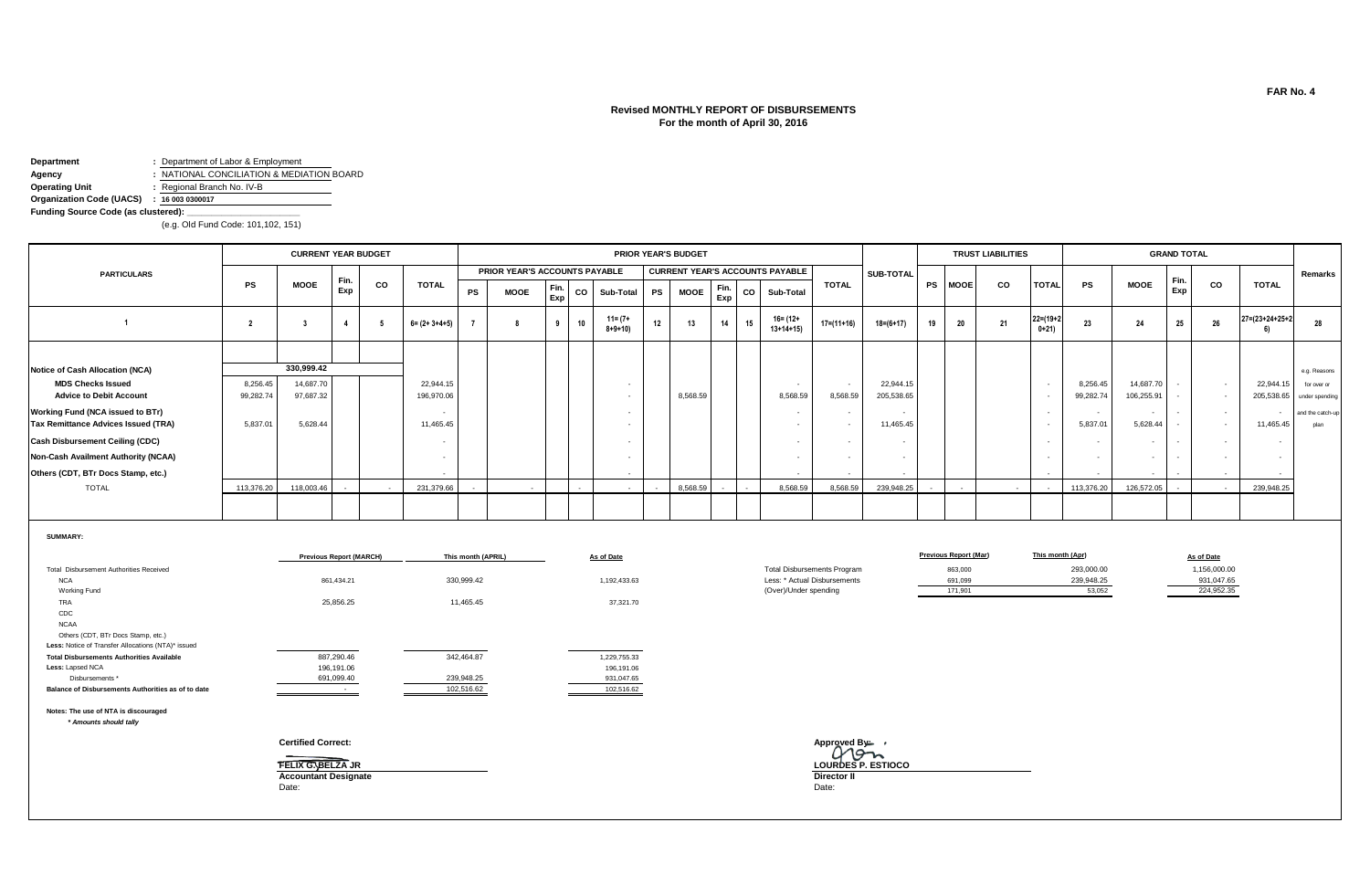# **MONTHLY REPORT OF DISBURSEMENTS For the month of May 31, 2016**

**Department :** Department of Labor & Employment

**Agency :** NATIONAL CONCILIATION & MEDIATION BOARD

**Operating Unit :** Regional Branch No. IV-B

**Organization Code (UACS) : 16 003 0300017**

**Funding Source Code (as clustered): \_\_\_\_\_\_\_\_\_\_\_\_\_\_\_\_\_\_\_\_\_\_\_**

(e.g. Old Fund Code: 101,102, 151)

|                                        |            | <b>CURRENT YEAR BUDGET</b> |                |           |                       |           |                               |             |    |                             |           | <b>PRIOR YEAR'S BUDGET</b> |             |    |                                        |              |                  |           |             | <b>TRUST LIABILITIES</b> |                           |                          |             | <b>GRAND TOTAL</b> |           |                          |                           |
|----------------------------------------|------------|----------------------------|----------------|-----------|-----------------------|-----------|-------------------------------|-------------|----|-----------------------------|-----------|----------------------------|-------------|----|----------------------------------------|--------------|------------------|-----------|-------------|--------------------------|---------------------------|--------------------------|-------------|--------------------|-----------|--------------------------|---------------------------|
| <b>PARTICULARS</b>                     |            |                            |                |           |                       |           | PRIOR YEAR'S ACCOUNTS PAYABLE |             |    |                             |           |                            |             |    | <b>CURRENT YEAR'S ACCOUNTS PAYABLE</b> |              | <b>SUB-TOTAL</b> |           |             |                          |                           |                          |             |                    |           |                          | Remarks                   |
|                                        | <b>PS</b>  | <b>MOOE</b>                | Fin.<br>Exp    | co        | <b>TOTAL</b>          | <b>PS</b> | <b>MOOE</b>                   | Fin.<br>Exp | CO | Sub-Total                   | <b>PS</b> | <b>MOOE</b>                | Fin.<br>Exp | CO | Sub-Total                              | <b>TOTAL</b> |                  | <b>PS</b> | <b>MOOE</b> | co                       | <b>TOTAL</b>              | PS                       | <b>MOOE</b> | Fin.<br>Exp        | <b>CO</b> | <b>TOTAL</b>             |                           |
|                                        |            |                            | $\overline{4}$ |           | $6 = (2 + 3 + 4 + 5)$ |           |                               |             | 10 | $11 = (7 +$<br>$8 + 9 + 10$ | 12        | 13                         | 14          | 15 | $16 = (12 +$<br>$13+14+15$             | $17=(11+16)$ | $18 = (6 + 17)$  |           | 20          | 21                       | $22 = (19 + 2)$<br>$0+21$ | 23                       | 24          | 25                 | 26        | 27=(23+24+25+2           | 28                        |
|                                        |            |                            |                |           |                       |           |                               |             |    |                             |           |                            |             |    |                                        |              |                  |           |             |                          |                           |                          |             |                    |           |                          |                           |
| <b>Notice of Cash Allocation (NCA)</b> |            | 375,492.99                 |                |           |                       |           |                               |             |    |                             |           |                            |             |    |                                        |              |                  |           |             |                          |                           |                          |             |                    |           |                          | e.g. Reasons              |
| <b>MDS Checks Issued</b>               | 8,256.45   | 14,544.45                  |                |           | 22,800.90             |           |                               |             |    |                             |           |                            |             |    |                                        | $\sim$       | 22,800.90        |           |             |                          |                           | 8,256.45                 | 14,544.45   |                    | $\sim$    | 22,800.90                | for over or               |
| <b>Advice to Debit Account</b>         | 175,422.94 | 67,474.57                  |                | 24,834.29 | 267,731.80            |           |                               |             |    |                             |           | 1,999.00                   |             |    | 1,999.00                               | 1,999.00     | 269,730.80       |           |             |                          |                           | 175,422.94               | 69,473.57   |                    | 24,834.29 |                          | 269,730.80 under spending |
| Working Fund (NCA issued to BTr)       |            |                            |                |           | $\sim$                |           |                               |             |    |                             |           |                            |             |    |                                        |              | . .              |           |             |                          |                           | $\overline{\phantom{a}}$ | $\sim$      | $\sim$             | $\sim$    | $\overline{\phantom{a}}$ | and the catch-up          |
| Tax Remittance Advices Issued (TRA)    | 5,837.01   | 914.08                     |                | 1,405.71  | 8,156.80              |           |                               |             |    |                             |           |                            |             |    |                                        |              | 8,156.80         |           |             |                          |                           | 5,837.01                 | 914.08      |                    | 1,405.71  | 8,156.80                 | plan                      |
| <b>Cash Disbursement Ceiling (CDC)</b> |            |                            |                |           | $\sim$                |           |                               |             |    |                             |           |                            |             |    |                                        |              | . .              |           |             |                          |                           | $\sim$                   | $\sim$      | $\sim$             | $\sim$    | $\sim$                   |                           |
| Non-Cash Availment Authority (NCAA)    |            |                            |                |           |                       |           |                               |             |    |                             |           |                            |             |    |                                        |              | ٠                |           |             |                          |                           |                          |             |                    | $\sim$    | $\overline{\phantom{a}}$ |                           |
| Others (CDT, BTr Docs Stamp, etc.)     |            |                            |                |           | $\sim$                |           |                               |             |    |                             |           |                            |             |    |                                        | $\sim$       | $\sim$           |           |             |                          |                           | $\overline{\phantom{a}}$ |             |                    | $\sim$    |                          |                           |
| <b>TOTAL</b>                           | 189,516.40 | 82,933.10                  | $\sim$         | 26,240.00 | 298,689.50            |           |                               |             |    |                             |           | 1.999.00                   | $\sim$      |    | 1.999.00                               | 1.999.00     | 300.688.50       |           |             |                          |                           | 189,516.40               | 84,932.10   |                    | 26,240.00 | 300,688.50               |                           |
|                                        |            |                            |                |           |                       |           |                               |             |    |                             |           |                            |             |    |                                        |              |                  |           |             |                          |                           |                          |             |                    |           |                          |                           |

**SUMMARY:**

|                                                                                          | <b>Previous Report (April)</b> | This month (May) | As of Date   |                                    | <b>Previous Report (May)</b> | This month (May) | As of Date   |
|------------------------------------------------------------------------------------------|--------------------------------|------------------|--------------|------------------------------------|------------------------------|------------------|--------------|
| Total Disbursement Authorities Received                                                  |                                |                  |              | <b>Total Disbursements Program</b> | 1,156,000                    | 337,000.00       | 1,493,000.00 |
| <b>NCA</b>                                                                               | 1,192,433.63                   | 375,492.99       | 1,567,926.62 | Less: * Actual Disbursements       | 931,047.65                   | 300,688.50       | 1,231,736.15 |
| Working Fund                                                                             |                                |                  |              | (Over)/Under spending              | 224,952.35                   | 36,311.50        | 261,263.85   |
| TRA                                                                                      | 37,321.70                      | 8,156.80         | 45,478.50    |                                    |                              |                  |              |
| CDC                                                                                      |                                |                  |              |                                    |                              |                  |              |
| <b>NCAA</b>                                                                              |                                |                  |              |                                    |                              |                  |              |
| Others (CDT, BTr Docs Stamp, etc.)<br>Less: Notice of Transfer Allocations (NTA)* issued |                                |                  |              |                                    |                              |                  |              |
|                                                                                          |                                |                  |              |                                    |                              |                  |              |
| <b>Total Disbursements Authorities Available</b>                                         | 1,229,755.33                   | 383,649.79       | 1,613,405.12 |                                    |                              |                  |              |
| Less: Lapsed NCA                                                                         | 196,191.06                     |                  | 196,191.06   |                                    |                              |                  |              |
| Disbursements *                                                                          | 931,047.65                     | 300,688.50       | 1,231,736.15 |                                    |                              |                  |              |
| Balance of Disbursements Authorities as of to date                                       | 102,516.62                     | 82,961.29        | 185,477.91   |                                    |                              |                  |              |
| Notes: The use of NTA is discouraged                                                     |                                |                  |              |                                    |                              |                  |              |
| * Amounts should tally                                                                   |                                |                  |              |                                    |                              |                  |              |
|                                                                                          | <b>Certified Correct:</b>      |                  |              | Approved By: ,                     |                              |                  |              |
|                                                                                          |                                |                  |              | LOURDES P. ESTIOCO                 |                              |                  |              |
|                                                                                          | FELIX G. BELZA JR              |                  |              |                                    |                              |                  |              |
|                                                                                          | <b>Accountant Designate</b>    |                  |              | Director II                        |                              |                  |              |
|                                                                                          | Date:                          |                  |              | Date:                              |                              |                  |              |
|                                                                                          |                                |                  |              |                                    |                              |                  |              |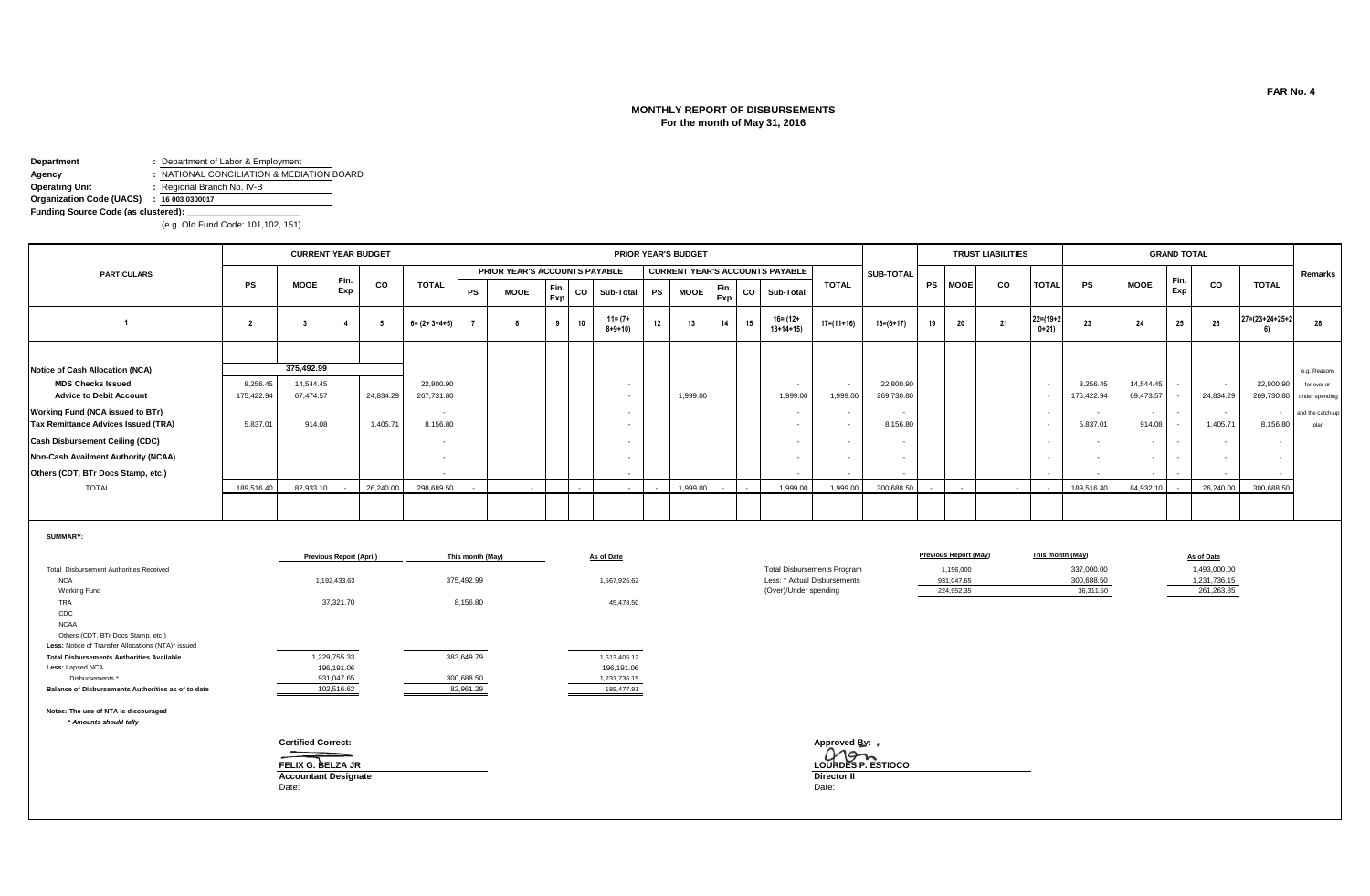## **Revised MONTHLY REPORT OF DISBURSEMENTS For the month of June 30, 2016**

**Department :** Department of Labor & Employment

**Agency :** NATIONAL CONCILIATION & MEDIATION BOARD

**Operating Unit :** Regional Branch No. IV-B

**Organization Code (UACS) : 16 003 0300017**

**Funding Source Code (as clustered):** 

(e.g. Old Fund Code: 101,102, 151)

|                                        |            | <b>CURRENT YEAR BUDGET</b> |      |        |                       |           |                               |                 |        |                             |           | <b>PRIOR YEAR'S BUDGET</b> |                            |        |                                        |                  |                 |           |                          | <b>TRUST LIABILITIES</b> |                           |            |                          | <b>GRAND TOTAL</b> |                   |                               |                           |
|----------------------------------------|------------|----------------------------|------|--------|-----------------------|-----------|-------------------------------|-----------------|--------|-----------------------------|-----------|----------------------------|----------------------------|--------|----------------------------------------|------------------|-----------------|-----------|--------------------------|--------------------------|---------------------------|------------|--------------------------|--------------------|-------------------|-------------------------------|---------------------------|
| <b>PARTICULARS</b>                     |            |                            | Fin. |        |                       |           | PRIOR YEAR'S ACCOUNTS PAYABLE |                 |        |                             |           |                            |                            |        | <b>CURRENT YEAR'S ACCOUNTS PAYABLE</b> |                  | SUB-TOTAL       |           |                          |                          |                           |            |                          |                    |                   |                               | Remarks                   |
|                                        | <b>PS</b>  | <b>MOOE</b>                | Exp  | CO     | <b>TOTAL</b>          | <b>PS</b> | <b>MOOE</b>                   | $F$ Fin.<br>Exp | CO     | Sub-Total                   | <b>PS</b> | <b>MOOE</b>                | $\blacksquare$ Fin.<br>Exp | co     | Sub-Total                              | <b>TOTAL</b>     |                 | <b>PS</b> | <b>MOOE</b>              | <b>CO</b>                | <b>TOTAL</b>              | <b>PS</b>  | <b>MOOE</b>              | Fin<br>Exp         | CO                | <b>TOTAL</b>                  |                           |
|                                        |            |                            | - 4  |        | $6 = (2 + 3 + 4 + 5)$ |           |                               |                 | 10     | $11 = (7 +$<br>$8 + 9 + 10$ | 12        | 13                         | 14                         | 15     | $16 = (12 +$<br>$13+14+15$             | $17 = (11 + 16)$ | $18 = (6 + 17)$ |           | 20                       | 21                       | $22 = (19 +$<br>$20 + 21$ | 23         | 24                       | 25                 | 26                | $27 = (23 + 24 + 25 +$<br>26) | 28                        |
|                                        |            |                            |      |        |                       |           |                               |                 |        |                             |           |                            |                            |        |                                        |                  |                 |           |                          |                          |                           |            |                          |                    |                   |                               |                           |
| Notice of Cash Allocation (NCA)        |            | 263,867.99                 |      |        |                       |           |                               |                 |        |                             |           |                            |                            |        |                                        |                  |                 |           |                          |                          |                           |            |                          |                    |                   |                               | e.g. Reasons              |
| <b>MDS Checks Issued</b>               | 6,306.45   | 38,107.56                  |      |        | 44.414.01             |           |                               |                 |        |                             |           |                            |                            |        |                                        | $\sim$           | 44,414.01       |           |                          |                          |                           | 6,306.45   | 38,107.56                |                    | $\sim$ 100 $\sim$ | 44,414.01                     | for over or               |
| <b>Advice to Debit Account</b>         | 93,479.78  | 77,621.32                  |      |        | 171,101.10            |           |                               |                 |        |                             |           |                            |                            |        |                                        |                  | 171,101.10      |           |                          |                          |                           | 93,479.78  | 77,621.32                |                    | $\sim$            |                               | 171,101.10 under spending |
| Working Fund (NCA issued to BTr)       |            |                            |      |        | $\sim$                |           |                               |                 |        |                             |           |                            |                            |        |                                        |                  |                 |           |                          |                          |                           | $\sim$     | $\sim$                   |                    | $\sim$            | $\sim$                        | and the catch-up          |
| Tax Remittance Advices Issued (TRA)    | 5,837.01   | 1,487.03                   |      |        | 7,324.04              |           |                               |                 |        |                             |           |                            |                            |        |                                        |                  | 7,324.04        |           |                          |                          |                           | 5,837.01   | 1,487.03                 |                    | $\sim$ 100 $\sim$ | 7,324.04                      | plan                      |
| <b>Cash Disbursement Ceiling (CDC)</b> |            |                            |      |        |                       |           |                               |                 |        |                             |           |                            |                            |        |                                        |                  |                 |           |                          |                          |                           |            |                          |                    | $\sim$            |                               |                           |
| Non-Cash Availment Authority (NCAA)    |            |                            |      |        |                       |           |                               |                 |        |                             |           |                            |                            |        |                                        |                  |                 |           |                          |                          |                           |            | $\overline{\phantom{a}}$ |                    |                   |                               |                           |
| Others (CDT, BTr Docs Stamp, etc.)     |            |                            |      |        | $\sim$                |           |                               |                 |        |                             |           |                            |                            |        |                                        |                  |                 |           |                          |                          |                           |            |                          |                    |                   | $\sim$                        |                           |
| <b>TOTAL</b>                           | 105.623.24 | 117,215.91                 |      | $\sim$ | 222,839.15            |           | $\sim$                        |                 | $\sim$ | $\sim$                      |           |                            | $\sim$                     | $\sim$ |                                        |                  | 222.839.15      |           | $\overline{\phantom{0}}$ | $\sim$                   |                           | 105,623.24 | 117,215.91               |                    | $\sim$ 100 $\sim$ | 222,839.15                    |                           |
|                                        |            |                            |      |        |                       |           |                               |                 |        |                             |           |                            |                            |        |                                        |                  |                 |           |                          |                          |                           |            |                          |                    |                   |                               |                           |

**SUMMARY:**

|                                                    | <b>Previous Report (May)</b> | This month (June | As of Date   |                                    | <b>Previous Report (May)</b> | This month (Jun) | As of Date   |
|----------------------------------------------------|------------------------------|------------------|--------------|------------------------------------|------------------------------|------------------|--------------|
| Total Disbursement Authorities Received            |                              |                  |              | <b>Total Disbursements Program</b> | 1,493,000                    | 272,000.00       | 1,765,000.00 |
| <b>NCA</b>                                         | 1,567,926.62                 | 263,867.99       | 1,831,794.61 | Less: * Actual Disbursements       | 1,231,736.15                 | 222.839.15       | 1.454.575.30 |
| <b>Working Fund</b>                                |                              |                  |              | (Over)/Under spending              | 261.263.85                   | 49,160.85        | 310,424.70   |
| TRA                                                | 45,478.50                    | 7,324.04         | 52,802.54    |                                    |                              |                  |              |
| CDC                                                |                              |                  |              |                                    |                              |                  |              |
| <b>NCAA</b>                                        |                              |                  |              |                                    |                              |                  |              |
| Others (CDT, BTr Docs Stamp, etc.)                 |                              |                  |              |                                    |                              |                  |              |
| Less: Notice of Transfer Allocations (NTA)* issued |                              |                  |              |                                    |                              |                  |              |
| <b>Total Disbursements Authorities Available</b>   | 1,613,405.12                 | 271.192.03       | 1,884,597.15 |                                    |                              |                  |              |
| Less: Lapsed NCA                                   | 196,191.06                   | 233,830.79       | 430.021.85   |                                    |                              |                  |              |
| Disbursements *                                    | 1,231,736.15                 | 222,839.15       | 1,454,575.30 |                                    |                              |                  |              |
| Balance of Disbursements Authorities as of to date | 185,477.91                   | (185, 477.91)    |              |                                    |                              |                  |              |

**Notes: The use of NTA is discouraged**

 *\* Amounts should tally*

**FELIX G. BELZA JR**<br> **Accountant Designate Director II**<br>
Date: Date: Date:

Date: Date:

**Certified Correct: Approved By: FELIX G. BELZA JR LOURDES P. ESTIOCO**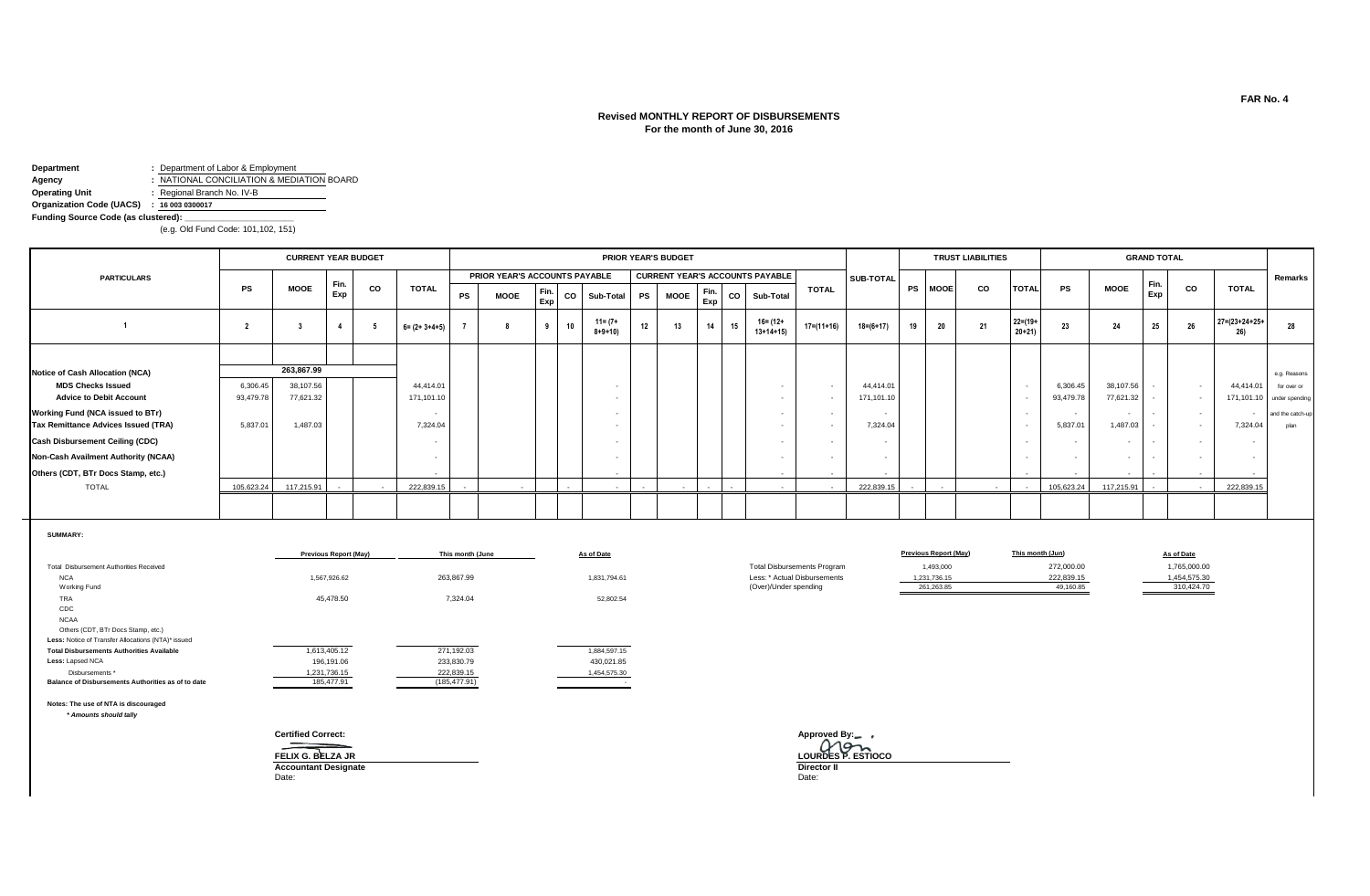# **REVISED MONTHLY REPORT OF DISBURSEMENTS For the month of July 31, 2016**

**Department :** Department of Labor & Employment

**Agency : NATIONAL CONCILIATION & MEDIATION BOARD** 

**Operating Unit :** Regional Branch No. IV-B

**Organization Code (UACS) : 16 003 0300017**

Funding Source Code (as clustered):

(e.g. Old Fund Code: 101,102, 151)

|                                     |            | <b>CURRENT YEAR BUDGET</b> |      |        |                       |           |                               |             |    |                             |           | <b>PRIOR YEAR'S BUDGET</b>             |             |    |                          |              |                 |                |             | <b>TRUST LIABILITIES</b> |                         |            |                          | <b>GRAND TOTAL</b> |            |                               |         |
|-------------------------------------|------------|----------------------------|------|--------|-----------------------|-----------|-------------------------------|-------------|----|-----------------------------|-----------|----------------------------------------|-------------|----|--------------------------|--------------|-----------------|----------------|-------------|--------------------------|-------------------------|------------|--------------------------|--------------------|------------|-------------------------------|---------|
| <b>PARTICULARS</b>                  |            |                            | Fin. |        |                       |           | PRIOR YEAR'S ACCOUNTS PAYABLE |             |    |                             |           | <b>CURRENT YEAR'S ACCOUNTS PAYABLE</b> |             |    |                          |              | SUB-TOTAL       |                |             |                          |                         |            |                          |                    |            |                               | Remarks |
|                                     | <b>PS</b>  | <b>MOOE</b>                | Exp  | CO     | <b>TOTAL</b>          | <b>PS</b> | <b>MOOE</b>                   | Fin.<br>Exp | CO | Sub-Total                   | <b>PS</b> | <b>MOOE</b>                            | Fin.<br>Exp | CO | Sub-Total                | <b>TOTAL</b> |                 | <b>PS</b>      | <b>MOOE</b> | CO                       | <b>TOTAL</b>            | <b>PS</b>  | <b>MOOE</b>              | Exp                | CO         | <b>TOTAL</b>                  |         |
|                                     |            |                            |      |        | $6 = (2 + 3 + 4 + 5)$ |           |                               |             | 10 | $11 = (7 +$<br>$8 + 9 + 10$ | 12        | 13                                     | 14          | 15 | 16= (12+<br>$13+14+15$   | 17=(11+16)   | $18 = (6 + 17)$ | 19             | 20          | 21                       | $22 = (19 +$<br>$20+21$ | 23         | 24                       | 25                 | 26         | $27 = (23 + 24 + 25 +$<br>26) | 28      |
|                                     |            |                            |      |        |                       |           |                               |             |    |                             |           |                                        |             |    |                          |              |                 |                |             |                          |                         |            |                          |                    |            |                               |         |
| Notice of Cash Allocation (NCA)     |            | 375,260.80                 |      |        |                       |           |                               |             |    |                             |           |                                        |             |    |                          |              |                 |                |             |                          |                         |            |                          |                    |            |                               |         |
| <b>MDS Checks Issued</b>            | 10,206.45  | 26,428.92                  |      |        | 36,635.37             |           |                               |             |    |                             |           |                                        |             |    |                          |              | 36,635.37       |                |             |                          |                         | 10,206.45  | 26,428.92                |                    | $\sim$     | 36,635.37                     |         |
| <b>Advice to Debit Account</b>      | 131,336.58 | 176,200.87                 |      |        | 307,537.45            |           |                               |             |    |                             |           |                                        |             |    |                          |              | 307,537.45      |                |             |                          |                         | 131,336.58 | 176,200.87               |                    |            | 307,537.45                    |         |
| Working Fund (NCA issued to BTr)    |            |                            |      |        |                       |           |                               |             |    |                             |           |                                        |             |    |                          |              |                 |                |             |                          |                         |            | $\overline{\phantom{0}}$ |                    | $\sim$     | $\overline{\phantom{a}}$      |         |
| Tax Remittance Advices Issued (TRA) | 17,812.01  | 5,570.13                   |      |        | 23,382.14             |           |                               |             |    |                             |           |                                        |             |    |                          |              | 23,382.14       |                |             |                          |                         | 17,812.01  | 5,570.13                 |                    | $\sim$     | 23,382.14                     |         |
| Cash Disbursement Ceiling (CDC)     |            |                            |      |        |                       |           |                               |             |    |                             |           |                                        |             |    | $\overline{\phantom{a}}$ |              | $\sim$          |                |             |                          |                         |            | $\overline{\phantom{0}}$ | $\sim$             | $\sim$     |                               |         |
| Non-Cash Availment Authority (NCAA) |            |                            |      |        |                       |           |                               |             |    |                             |           |                                        |             |    |                          |              | $\sim$          |                |             |                          |                         |            | $\overline{\phantom{0}}$ |                    |            |                               |         |
| Others (CDT, BTr Docs Stamp, etc.)  |            |                            |      |        | $\sim$                |           |                               |             |    | $\overline{\phantom{a}}$    |           |                                        |             |    | $\sim$                   | $\sim$       | $\sim$          |                |             |                          |                         |            | $\overline{\phantom{a}}$ |                    | $\sim$     | $\sim$                        |         |
| <b>TOTAL</b>                        | 159,355.04 | 208,199.92                 |      | $\sim$ | 367,554.96            |           |                               |             |    |                             |           |                                        |             |    | $\sim$                   | $\sim$       | 367,554.96      | $\overline{a}$ |             | $\sim$                   | $\sim$                  | 159,355.04 | 208,199.92               |                    | $\sim$ $-$ | 367,554.96                    |         |
|                                     |            |                            |      |        |                       |           |                               |             |    |                             |           |                                        |             |    |                          |              |                 |                |             |                          |                         |            |                          |                    |            |                               |         |

**SUMMARY:**

|                                                    | <b>Previous Report (June)</b> | This month (July) | As of Date   |                                    | <b>Previous Report (June)</b> | This month (July) | As of Date   |
|----------------------------------------------------|-------------------------------|-------------------|--------------|------------------------------------|-------------------------------|-------------------|--------------|
| Total Disbursement Authorities Received            |                               |                   |              | <b>Total Disbursements Program</b> | 1,765,000                     | 270,000.00        | 2,035,000.00 |
| <b>NCA</b>                                         | 1,831,794.61                  | 375,260.80        | 2,207,055.41 | Less: * Actual Disbursements       | 1,454,575.30                  | 367,554.96        | 1,822,130.26 |
| Working Fund                                       |                               |                   |              | (Over)/Under spending              | 310,424.70                    | (97, 554.96)      | 212,869.74   |
| TRA                                                | 52,802.54                     | 23,382.14         | 76,184.68    |                                    |                               |                   |              |
| CDC                                                |                               |                   |              |                                    |                               |                   |              |
| <b>NCAA</b>                                        |                               |                   |              |                                    |                               |                   |              |
| Others (CDT, BTr Docs Stamp, etc.)                 |                               |                   |              |                                    |                               |                   |              |
| Less: Notice of Transfer Allocations (NTA)* issued |                               |                   |              |                                    |                               |                   |              |
| <b>Total Disbursements Authorities Available</b>   | 1,884,597.15                  | 398,642.94        | 2,283,240.09 |                                    |                               |                   |              |
| Less: Lapsed NCA                                   | 430,021.85                    |                   | 430,021.85   |                                    |                               |                   |              |
| Disbursements *                                    | 1,454,575.30                  | 367,554.96        | 1,822,130.26 |                                    |                               |                   |              |
| Balance of Disbursements Authorities as of to date | and the control of the        | 31,087.98         | 31,087.98    |                                    |                               |                   |              |
| Notes: The use of NTA is discouraged               |                               |                   |              |                                    |                               |                   |              |
| * Amounts should tally                             |                               |                   |              |                                    |                               |                   |              |
|                                                    | <b>Certified Correct:</b>     |                   |              | Approved By: $\_\_\_\$             |                               |                   |              |
|                                                    |                               |                   |              | LOURDES P. ESTIOCO                 |                               |                   |              |
|                                                    | FELIX G. BELZA JR             |                   |              |                                    |                               |                   |              |
|                                                    | <b>Accountant Designate</b>   |                   |              | <b>Director II</b>                 |                               |                   |              |
|                                                    | Date:                         |                   |              | Date:                              |                               |                   |              |
|                                                    |                               |                   |              |                                    |                               |                   |              |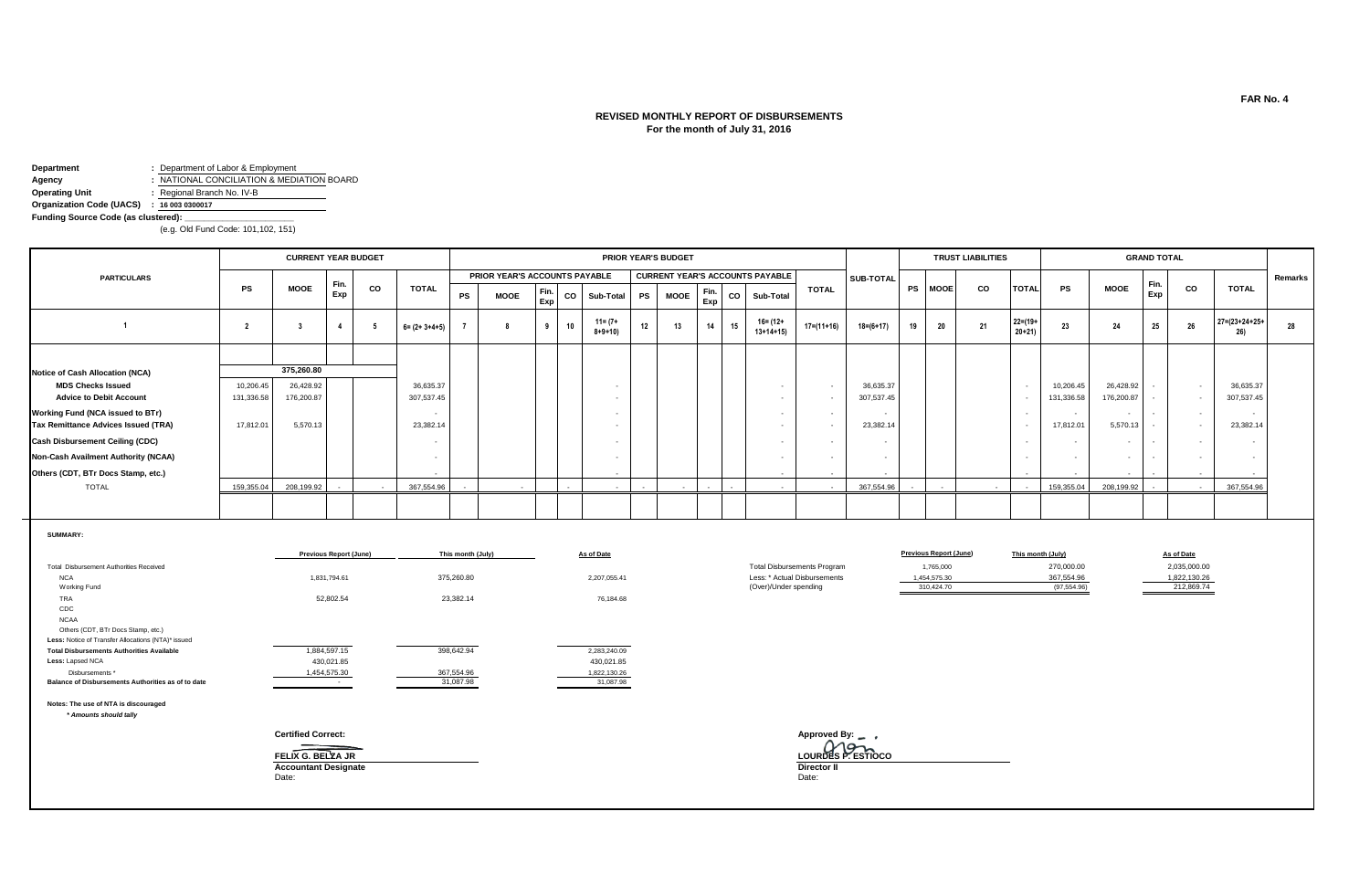# **MONTHLY REPORT OF DISBURSEMENTS For the month of August 31, 2016**

#### **Department :** Department of Labor & Employment **Agency :** NATIONAL CONCILIATION & MEDIATION BOARD<br> **Operating Unit :** Regional Branch No. IV-B **Operating Unit :** Regional Branch No. IV-B

**Organization Code (UACS) : 16 003 0300017**

**Funding Source Code (as clustered):** 

|                                                                                                                                                                                                                                                          |                        | <b>CURRENT YEAR BUDGET</b>                                                                         |                |                                          |                                       |                                            |                                                      |             | <b>PRIOR YEAR'S BUDGET</b> |                                         |    |             |             |    |                                        |                                                                    |                         |           |                                                                             |    | <b>TRUST LIABILITIES</b>           |                                          |                                      |                  |                                                          |                         |         |
|----------------------------------------------------------------------------------------------------------------------------------------------------------------------------------------------------------------------------------------------------------|------------------------|----------------------------------------------------------------------------------------------------|----------------|------------------------------------------|---------------------------------------|--------------------------------------------|------------------------------------------------------|-------------|----------------------------|-----------------------------------------|----|-------------|-------------|----|----------------------------------------|--------------------------------------------------------------------|-------------------------|-----------|-----------------------------------------------------------------------------|----|------------------------------------|------------------------------------------|--------------------------------------|------------------|----------------------------------------------------------|-------------------------|---------|
| <b>PARTICULARS</b>                                                                                                                                                                                                                                       |                        |                                                                                                    | Fin.           |                                          |                                       |                                            |                                                      |             |                            | PRIOR YEAR'S ACCOUNTS PAYABLE           |    |             |             |    | <b>CURRENT YEAR'S ACCOUNTS PAYABLE</b> |                                                                    | SUB-TOTAL               |           |                                                                             |    |                                    |                                          |                                      | Fin.             |                                                          |                         | Remarks |
|                                                                                                                                                                                                                                                          | PS                     | MOOE                                                                                               | Exp            | CO                                       | TOTAL                                 | PS                                         | <b>MOOE</b>                                          | Fin.<br>Exp | CO                         | Sub-Total                               | PS | <b>MOOE</b> | Fin.<br>Exp | CO | Sub-Total                              | <b>TOTAL</b>                                                       |                         | <b>PS</b> | <b>MOOE</b>                                                                 | CO | <b>TOTAL</b>                       | PS                                       | <b>MOOE</b>                          | Exp              | CO                                                       | <b>TOTAL</b>            |         |
| $\overline{1}$                                                                                                                                                                                                                                           | $\overline{2}$         | $\overline{\mathbf{3}}$                                                                            | $\overline{4}$ | -5                                       | $6 = (2 + 3 + 4 + 5)$                 |                                            | -8                                                   | 9           | 10                         | $11 = (7 +$<br>$8 + 9 + 10$             | 12 | 13          | 14          | 15 | $16 = (12 +$<br>$13+14+15$             | $17 = (11 + 16)$                                                   | $18 = (6 + 17)$         | 19        | 20                                                                          | 21 | $22 = (19 +$<br>$20+21$            | 23                                       | 24                                   | 25               | 26                                                       | 27=(23+24+25+2<br>-61   | 28      |
|                                                                                                                                                                                                                                                          |                        |                                                                                                    |                |                                          |                                       |                                            |                                                      |             |                            |                                         |    |             |             |    |                                        |                                                                    |                         |           |                                                                             |    |                                    |                                          |                                      |                  |                                                          |                         |         |
| Notice of Cash Allocation (NCA)<br><b>MDS Checks Issued</b><br><b>Advice to Debit Account</b>                                                                                                                                                            | 8,256.45<br>124,252.50 | 318,867.99<br>25,971.29<br>191,325.44                                                              |                |                                          | 34,227.74<br>315,577.94               |                                            |                                                      |             |                            | $\overline{\phantom{a}}$<br>$\sim$      |    |             |             |    | $\sim$<br>$\sim$                       | $\sim$<br>$\sim$                                                   | 34,227.74<br>315,577.94 |           |                                                                             |    | $\sim$<br>$\overline{\phantom{a}}$ | 8,256.45<br>124,252.50                   | 25,971.29<br>191,325.44              |                  | $\sim$<br>$\sim$                                         | 34,227.74<br>315,577.94 |         |
| Working Fund (NCA issued to BTr)<br><b>Tax Remittance Advices Issued (TRA)</b>                                                                                                                                                                           | 5,837.01               | 9,259.59                                                                                           |                |                                          | $\overline{\phantom{a}}$<br>15,096.60 |                                            |                                                      |             |                            | $\sim$<br>$\sim$                        |    |             |             |    | $\sim$                                 | $\sim$<br>$\overline{a}$                                           | 15,096.60               |           |                                                                             |    | $\sim$<br>$\sim$                   | $\sim$<br>5,837.01                       | $\overline{\phantom{a}}$<br>9,259.59 | $\sim$<br>$\sim$ | $\sim$<br>$\sim$                                         | 15,096.60               |         |
| <b>Cash Disbursement Ceiling (CDC)</b>                                                                                                                                                                                                                   |                        |                                                                                                    |                |                                          | $\overline{\phantom{a}}$              |                                            |                                                      |             |                            | $\sim$                                  |    |             |             |    | $\sim$                                 | $\sim$                                                             | $\sim$                  |           |                                                                             |    | $\overline{\phantom{a}}$           | $\sim$                                   | $\sim$                               | $\sim$           | $\sim$                                                   | $\sim$                  |         |
| <b>Non-Cash Availment Authority (NCAA)</b>                                                                                                                                                                                                               |                        |                                                                                                    |                |                                          | $\sim$                                |                                            |                                                      |             |                            | $\sim$                                  |    |             |             |    | $\sim$                                 | $\sim$                                                             | $\sim$                  |           |                                                                             |    | $\sim$                             | $\sim$                                   |                                      | $\sim$           | $\sim$                                                   | $\sim$                  |         |
| Others (CDT, BTr Docs Stamp, etc.)                                                                                                                                                                                                                       | 138,345.96             | 226.556.32                                                                                         |                |                                          | 364,902.28                            |                                            |                                                      |             |                            | $\sim$                                  |    |             |             |    | $\sim$                                 |                                                                    | 364.902.28              |           |                                                                             |    |                                    | 138,345.96                               | 226,556.32                           |                  | $\sim$                                                   | 364.902.28              |         |
| <b>TOTAL</b>                                                                                                                                                                                                                                             |                        |                                                                                                    |                |                                          |                                       |                                            |                                                      |             |                            |                                         |    |             |             |    |                                        |                                                                    |                         |           |                                                                             |    |                                    |                                          |                                      |                  |                                                          |                         |         |
| SUMMARY:<br>Total Disbursement Authorities Received<br><b>NCA</b><br>Working Fund<br>TRA<br>CDC                                                                                                                                                          |                        | Previous Report (July)<br>This month (Aug)<br>2,207,055.41<br>318,867.99<br>76,184.68<br>15,096.60 |                |                                          |                                       |                                            |                                                      |             |                            | As of Date<br>2,525,923.40<br>91,281.28 |    |             |             |    | (Over)/Under spending                  | <b>Total Disbursements Program</b><br>Less: * Actual Disbursements |                         |           | <b>Previous Report (July)</b><br>2,035,000.00<br>1.822.130.26<br>212.869.74 |    | This month (Aug)                   | 273,000.00<br>364,902.28<br>(91, 902.28) |                                      |                  | As of Date<br>2,308,000.00<br>2,187,032.54<br>120,967.46 |                         |         |
| <b>NCAA</b><br>Others (CDT, BTr Docs Stamp, etc.)<br>Less: Notice of Transfer Allocations (NTA)* issued<br><b>Total Disbursements Authorities Available</b><br>Less: Lapsed NCA<br>Disbursements *<br>Balance of Disbursements Authorities as of to date |                        | 2,283,240.09<br>430,021.85<br>1,822,130.26<br>31,087.98                                            |                | 333,964.59<br>364,902.28<br>(30, 937.69) |                                       |                                            | 2,617,204.68<br>430,021.85<br>2,187,032.54<br>150.29 |             |                            |                                         |    |             |             |    |                                        |                                                                    |                         |           |                                                                             |    |                                    |                                          |                                      |                  |                                                          |                         |         |
| Notes: The use of NTA is discouraged<br>* Amounts should tally                                                                                                                                                                                           |                        | <b>Certified Correct:</b><br>FELIX G. BELZA JR                                                     |                |                                          |                                       | Approved By:-<br>Món<br>LOURDES P. ESTIOCO |                                                      |             |                            |                                         |    |             |             |    |                                        |                                                                    |                         |           |                                                                             |    |                                    |                                          |                                      |                  |                                                          |                         |         |
|                                                                                                                                                                                                                                                          |                        | <b>Accountant Designate</b><br>Date:                                                               |                |                                          |                                       | <b>Director II</b><br>Date:                |                                                      |             |                            |                                         |    |             |             |    |                                        |                                                                    |                         |           |                                                                             |    |                                    |                                          |                                      |                  |                                                          |                         |         |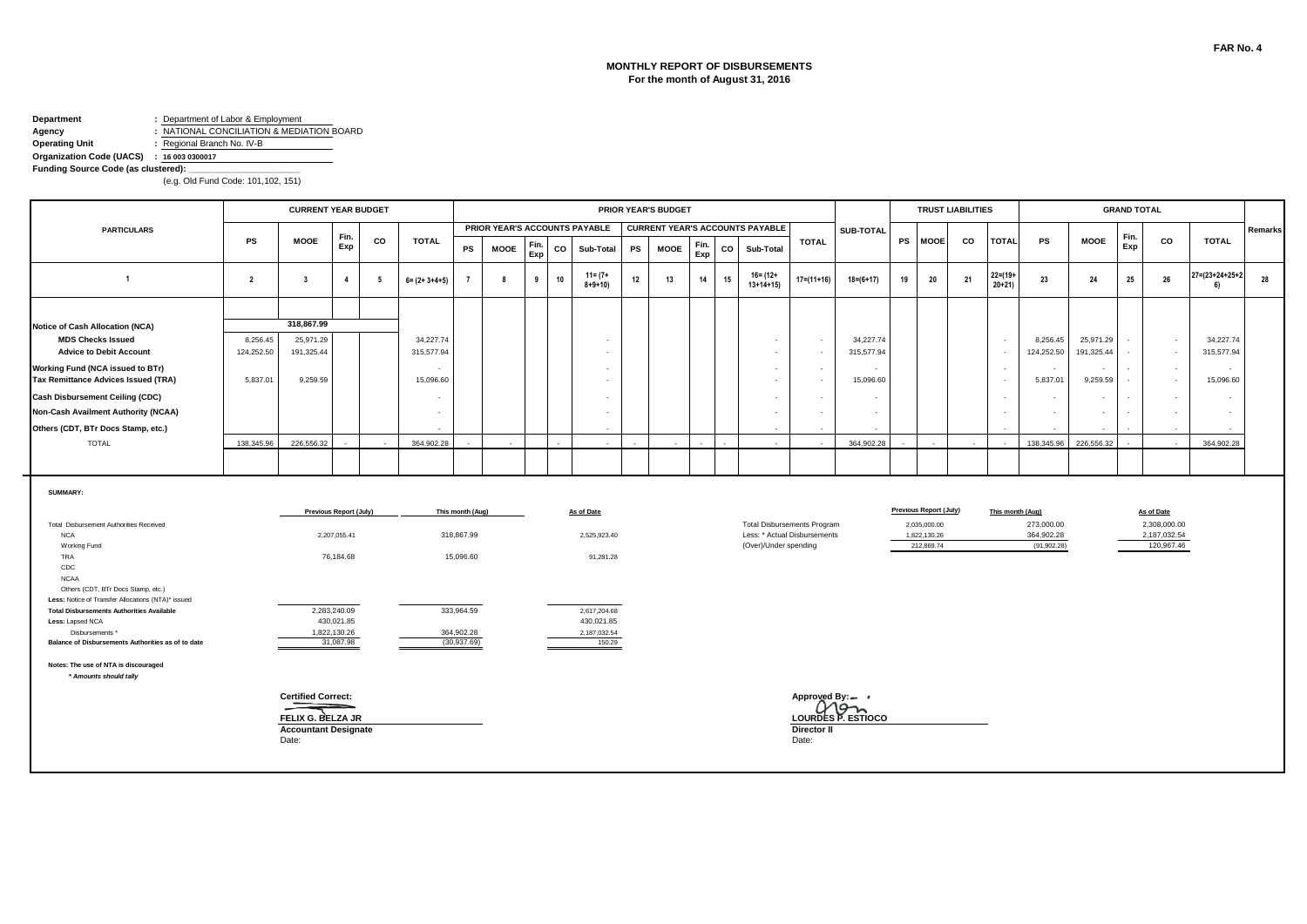### **MONTHLY REPORT OF DISBURSEMENTS For the month of September 30, 2016**

#### **Department :** Department of Labor & Employment **Agency :** NATIONAL CONCILIATION & MEDIATION BOARD<br> **Operating Unit :** Regional Branch No. IV-B **Operating Unit :** Regional Branch No. IV-B

**Organization Code (UACS) : 16 003 0300017**

**Funding Source Code (as clustered):** 

|                                                                                          |                        | <b>CURRENT YEAR BUDGET</b>  |                            |    |                                       |                                                       |             |             | <b>PRIOR YEAR'S BUDGET</b> |                               |    |             |             |  |    |                                                       |                  |                         |    |                            | <b>TRUST LIABILITIES</b> |                         |                        |                        |             | <b>GRAND TOTAL</b>         |                                 |         |
|------------------------------------------------------------------------------------------|------------------------|-----------------------------|----------------------------|----|---------------------------------------|-------------------------------------------------------|-------------|-------------|----------------------------|-------------------------------|----|-------------|-------------|--|----|-------------------------------------------------------|------------------|-------------------------|----|----------------------------|--------------------------|-------------------------|------------------------|------------------------|-------------|----------------------------|---------------------------------|---------|
| <b>PARTICULARS</b>                                                                       |                        |                             |                            |    |                                       |                                                       |             |             |                            | PRIOR YEAR'S ACCOUNTS PAYABLE |    |             |             |  |    | <b>CURRENT YEAR'S ACCOUNTS PAYABLE</b>                |                  | SUB-TOTAL               |    |                            |                          |                         |                        |                        |             |                            |                                 | Remarks |
|                                                                                          | PS                     | <b>MOOE</b>                 | Fin.<br>Exp                | co | TOTAL                                 | PS                                                    | <b>MOOE</b> | Fin.<br>Exp | CO                         | Sub-Total                     | PS | <b>MOOE</b> | Fin.<br>Exp |  | CO | Sub-Total                                             | <b>TOTAL</b>     |                         |    | PS MOOE                    | co                       | <b>TOTAL</b>            | PS                     | <b>MOOE</b>            | Fin.<br>Exp | co                         | <b>TOTAL</b>                    |         |
| $\overline{1}$                                                                           | $\overline{2}$         | $\overline{\mathbf{3}}$     | $\overline{4}$             | 5  | $6 = (2 + 3 + 4 + 5)$                 | $\overline{7}$                                        | 8           | 9           | 10                         | $11 = (7 +$<br>$8 + 9 + 10$   | 12 | 13          | 14          |  | 15 | $16 = (12 +$<br>$13+14+15$                            | $17 = (11 + 16)$ | $18 = (6 + 17)$         | 19 | 20                         | 21                       | $22 = (19 +$<br>$20+21$ | 23                     | 24                     | 25          | 26                         | $27 = (23 + 24 + 25 + 2)$<br>6) | 28      |
|                                                                                          |                        |                             |                            |    |                                       |                                                       |             |             |                            |                               |    |             |             |  |    |                                                       |                  |                         |    |                            |                          |                         |                        |                        |             |                            |                                 |         |
| Notice of Cash Allocation (NCA)                                                          |                        | 263,867.99                  |                            |    |                                       |                                                       |             |             |                            |                               |    |             |             |  |    |                                                       |                  |                         |    |                            |                          |                         |                        |                        |             |                            |                                 |         |
| <b>MDS Checks Issued</b><br><b>Advice to Debit Account</b>                               | 3,550.00<br>104,368.01 | 40,406.44<br>98,309.02      |                            |    | 43,956.44<br>202,677.03               |                                                       |             |             |                            |                               |    |             |             |  |    | $\sim$<br>$\sim$                                      | $\sim$<br>$\sim$ | 43,956.44<br>202,677.03 |    |                            |                          | $\sim$<br>$\sim$        | 3,550.00<br>104,368.01 | 40,406.44<br>98,309.02 |             | $\sim$<br>$\sim$           | 43,956.44<br>202,677.03         |         |
| Working Fund (NCA issued to BTr)<br><b>Tax Remittance Advices Issued (TRA)</b>           | 5,836.99               | 4,364.99                    |                            |    | $\overline{\phantom{a}}$<br>10,201.98 |                                                       |             |             |                            | $\sim$                        |    |             |             |  |    | $\sim$<br>$\sim$                                      | $\sim$<br>$\sim$ | 10,201.98               |    |                            |                          | $\sim$<br>$\sim$        | $\sim$<br>5,836.99     | 4,364.99               |             | $\sim$<br>$\sim$           | $\overline{a}$<br>10,201.98     |         |
| <b>Cash Disbursement Ceiling (CDC)</b>                                                   |                        |                             |                            |    | $\overline{\phantom{a}}$              |                                                       |             |             |                            | $\sim$                        |    |             |             |  |    | $\overline{\phantom{a}}$                              | $\sim$           |                         |    |                            |                          | $\sim$                  | $\sim$                 |                        |             | $\sim$                     |                                 |         |
| Non-Cash Availment Authority (NCAA)                                                      |                        |                             |                            |    | $\overline{\phantom{a}}$              |                                                       |             |             |                            |                               |    |             |             |  |    | $\overline{\phantom{a}}$                              | $\sim$           |                         |    |                            |                          |                         |                        |                        |             | $\overline{\phantom{a}}$   |                                 |         |
| Others (CDT, BTr Docs Stamp, etc.)                                                       |                        |                             |                            |    |                                       |                                                       |             |             |                            |                               |    |             |             |  |    | $\overline{\phantom{a}}$                              |                  |                         |    |                            |                          |                         |                        |                        |             | $\sim$                     |                                 |         |
| <b>TOTAL</b>                                                                             | 113,755.00             | 143.080.45                  |                            |    | 256.835.45                            |                                                       |             |             |                            |                               |    |             |             |  |    |                                                       |                  | 256,835.45              |    |                            |                          |                         | 113,755.00             | 143,080.45             |             |                            | 256,835.45                      |         |
|                                                                                          |                        |                             |                            |    |                                       |                                                       |             |             |                            |                               |    |             |             |  |    |                                                       |                  |                         |    |                            |                          |                         |                        |                        |             |                            |                                 |         |
| SUMMARY:                                                                                 |                        |                             | Previous Report (Aug)      |    |                                       | This month (Sep)<br>As of Date                        |             |             |                            |                               |    |             |             |  |    |                                                       |                  |                         |    | Previous Report (Aug)      |                          |                         | This month (Sep)       |                        |             | As of Date                 |                                 |         |
| <b>Total Disbursement Authorities Received</b>                                           |                        |                             |                            |    |                                       |                                                       |             |             |                            |                               |    |             |             |  |    | <b>Total Disbursements Program</b>                    |                  |                         |    | 2,308,000.00               |                          |                         | 258,000.00             |                        |             | 2,566,000.00               |                                 |         |
| <b>NCA</b><br>Working Fund                                                               |                        |                             | 2,525,923.40               |    |                                       | 263,867.99                                            |             |             |                            | 2,789,791.39                  |    |             |             |  |    | Less: * Actual Disbursements<br>(Over)/Under spending |                  |                         |    | 2,187,032.54<br>120,967.46 |                          |                         | 256,835.45<br>1,164.55 |                        |             | 2,443,867.99<br>122,132.01 |                                 |         |
| TRA                                                                                      |                        |                             | 91,281.28                  |    |                                       | 10,201.98                                             |             |             |                            | 101,483.26                    |    |             |             |  |    |                                                       |                  |                         |    |                            |                          |                         |                        |                        |             |                            |                                 |         |
| CDC<br><b>NCAA</b>                                                                       |                        |                             |                            |    |                                       |                                                       |             |             |                            |                               |    |             |             |  |    |                                                       |                  |                         |    |                            |                          |                         |                        |                        |             |                            |                                 |         |
| Others (CDT, BTr Docs Stamp, etc.)<br>Less: Notice of Transfer Allocations (NTA)* issued |                        |                             |                            |    |                                       |                                                       |             |             |                            |                               |    |             |             |  |    |                                                       |                  |                         |    |                            |                          |                         |                        |                        |             |                            |                                 |         |
| <b>Total Disbursements Authorities Available</b>                                         |                        |                             | 2,617,204.68               |    |                                       | 274,069.97                                            |             |             |                            | 2,891,274.65                  |    |             |             |  |    |                                                       |                  |                         |    |                            |                          |                         |                        |                        |             |                            |                                 |         |
| Less: Lapsed NCA<br>Disbursements *                                                      |                        |                             | 430,021.85<br>2,187,032.54 |    |                                       | 447,406.66<br>17,384.81<br>256,835.45<br>2,443,867.99 |             |             |                            |                               |    |             |             |  |    |                                                       |                  |                         |    |                            |                          |                         |                        |                        |             |                            |                                 |         |
| Balance of Disbursements Authorities as of to date                                       |                        |                             | 150.29                     |    |                                       | (150.29)                                              |             |             |                            |                               |    |             |             |  |    |                                                       |                  |                         |    |                            |                          |                         |                        |                        |             |                            |                                 |         |
| Notes: The use of NTA is discouraged<br>* Amounts should tally                           |                        |                             |                            |    |                                       |                                                       |             |             |                            |                               |    |             |             |  |    |                                                       |                  |                         |    |                            |                          |                         |                        |                        |             |                            |                                 |         |
|                                                                                          |                        | <b>Certified Correct:</b>   |                            |    |                                       | Approyed By:                                          |             |             |                            |                               |    |             |             |  |    |                                                       |                  |                         |    |                            |                          |                         |                        |                        |             |                            |                                 |         |
|                                                                                          |                        | FELIX G. BELZA JR           |                            |    |                                       |                                                       |             |             |                            |                               |    |             |             |  |    |                                                       | JULÍA IVPELEO    |                         |    |                            |                          |                         |                        |                        |             |                            |                                 |         |
|                                                                                          |                        | <b>Accountant Designate</b> |                            |    |                                       |                                                       |             |             |                            |                               |    |             |             |  |    |                                                       | OIC - RCMB IV-B  |                         |    |                            |                          |                         |                        |                        |             |                            |                                 |         |
|                                                                                          |                        | Date:                       |                            |    |                                       |                                                       |             |             |                            |                               |    |             |             |  |    |                                                       | Date:            |                         |    |                            |                          |                         |                        |                        |             |                            |                                 |         |
|                                                                                          |                        |                             |                            |    |                                       |                                                       |             |             |                            |                               |    |             |             |  |    |                                                       |                  |                         |    |                            |                          |                         |                        |                        |             |                            |                                 |         |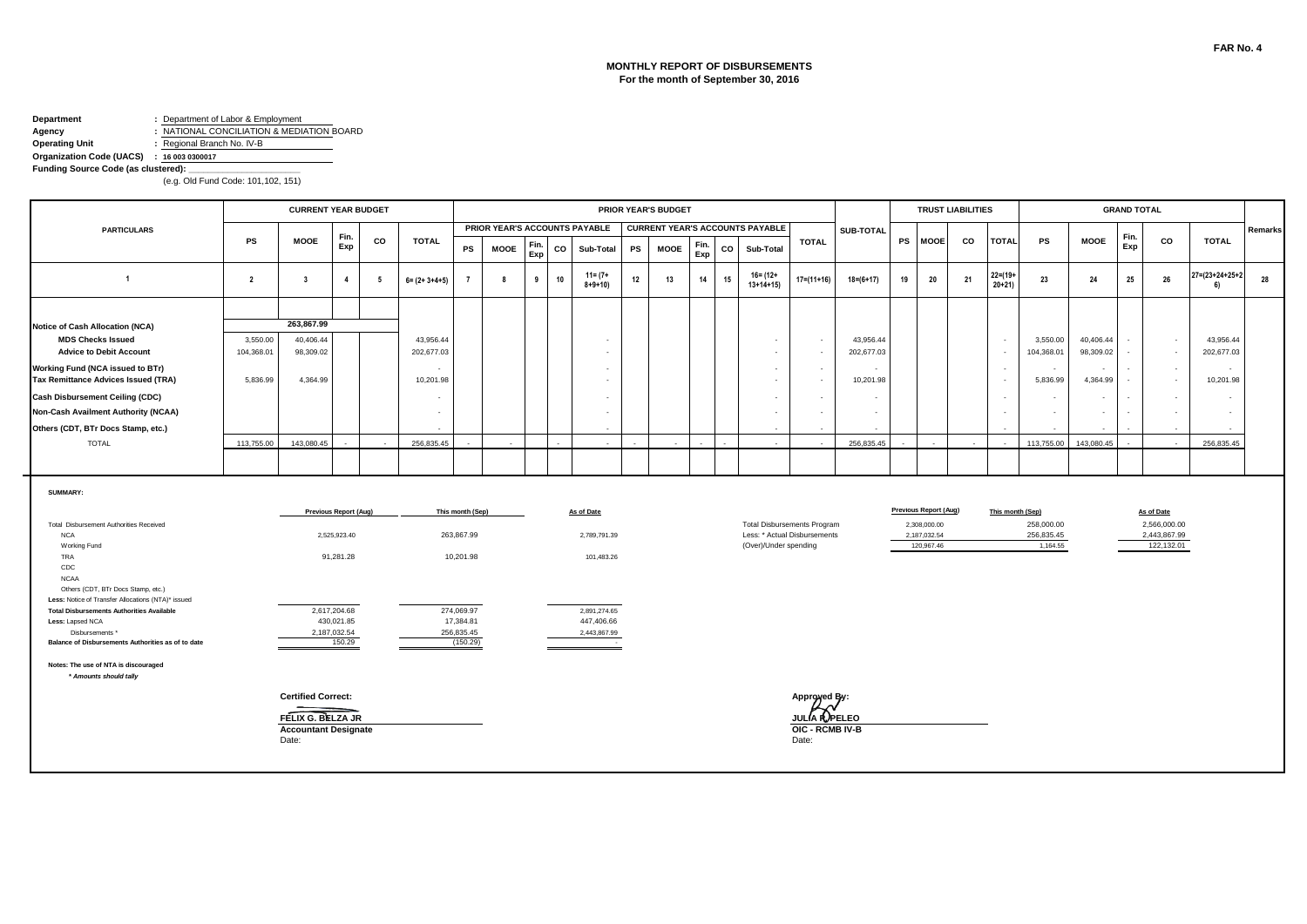## **MONTHLY REPORT OF DISBURSEMENTS For the month of October 31, 2016**

#### **Department :** Department of Labor & Employment **Agency :** NATIONAL CONCILIATION & MEDIATION BOARD<br> **Operating Unit :** Regional Branch No. IV-B **Operating Unit :** Regional Branch No. IV-B

**Organization Code (UACS) : 16 003 0300017**

**Funding Source Code (as clustered):** 

|                                                                                                         |                        | <b>CURRENT YEAR BUDGET</b>   |                            |    |                                       | <b>PRIOR YEAR'S BUDGET</b> |      |             |    |                               |    |             |             |    |                                        |                                    |                                       | <b>TRUST LIABILITIES</b>     |                            |    |                                    |                           |                         | <b>GRAND TOTAL</b> |                            |                          |         |
|---------------------------------------------------------------------------------------------------------|------------------------|------------------------------|----------------------------|----|---------------------------------------|----------------------------|------|-------------|----|-------------------------------|----|-------------|-------------|----|----------------------------------------|------------------------------------|---------------------------------------|------------------------------|----------------------------|----|------------------------------------|---------------------------|-------------------------|--------------------|----------------------------|--------------------------|---------|
| <b>PARTICULARS</b>                                                                                      |                        |                              | Fin.                       |    |                                       |                            |      |             |    | PRIOR YEAR'S ACCOUNTS PAYABLE |    |             |             |    | <b>CURRENT YEAR'S ACCOUNTS PAYABLE</b> |                                    | SUB-TOTAL                             |                              |                            |    |                                    |                           |                         | Fin.               |                            |                          | Remarks |
|                                                                                                         | PS                     | <b>MOOE</b>                  | Exp                        | co | <b>TOTAL</b>                          | PS                         | MOOE | Fin.<br>Exp | CO | Sub-Total                     | PS | <b>MOOE</b> | Fin.<br>Exp | CO | Sub-Total                              | <b>TOTAL</b>                       |                                       | <b>PS</b>                    | <b>MOOE</b>                | CO | <b>TOTAL</b>                       | PS                        | <b>MOOE</b>             | Exp                | CO                         | <b>TOTAL</b>             |         |
| $\overline{1}$                                                                                          | $\overline{2}$         | $\overline{\mathbf{3}}$      | $\overline{4}$             | 5  | $6 = (2 + 3 + 4 + 5)$                 |                            | 8    | 9           | 10 | $11 = (7 +$<br>$8 + 9 + 10$   | 12 | 13          | 14          | 15 | $16 = (12 +$<br>$13+14+15$             | $17 = (11 + 16)$                   | $18 = (6 + 17)$                       | 19                           | 20                         | 21 | $22 = (19 +$<br>$20 + 21$          | 23                        | 24                      | 25                 | 26                         | 27=(23+24+25+2<br>6)     | 28      |
|                                                                                                         |                        |                              |                            |    |                                       |                            |      |             |    |                               |    |             |             |    |                                        |                                    |                                       |                              |                            |    |                                    |                           |                         |                    |                            |                          |         |
| Notice of Cash Allocation (NCA)                                                                         |                        | 293,867.99                   |                            |    |                                       |                            |      |             |    |                               |    |             |             |    |                                        |                                    |                                       |                              |                            |    |                                    |                           |                         |                    |                            |                          |         |
| <b>MDS Checks Issued</b><br><b>Advice to Debit Account</b>                                              | 3,550.00<br>104,368.01 | 11,763.05<br>171,721.70      |                            |    | 15,313.05<br>276,089.71               |                            |      |             |    | - 2<br>$\sim$                 |    |             |             |    | $\sim$<br>$\sim$                       | $\sim$<br>$\sim$                   | 15,313.05<br>276,089.71               |                              |                            |    | $\sim$<br>$\overline{\phantom{a}}$ | 3,550.00<br>104,368.01    | 11,763.05<br>171,721.70 |                    | $\sim$<br>$\sim$           | 15,313.05<br>276,089.71  |         |
| Working Fund (NCA issued to BTr)<br>Tax Remittance Advices Issued (TRA)                                 | 5,836.99               | 6,807.30                     |                            |    | $\overline{\phantom{a}}$<br>12,644.29 |                            |      |             |    | $\sim$<br>$\sim$              |    |             |             |    | $\sim$<br>$\sim$                       | $\overline{a}$<br>$\sim$           | $\overline{\phantom{a}}$<br>12,644.29 |                              |                            |    | $\sim$<br>$\overline{\phantom{a}}$ | $\sim$<br>5,836.99        | $\sim$<br>6,807.30      | $\sim$<br>$\sim$   | $\sim$<br>$\sim$           | $\sim$<br>12,644.29      |         |
| <b>Cash Disbursement Ceiling (CDC)</b>                                                                  |                        |                              |                            |    | $\overline{\phantom{a}}$              |                            |      |             |    | $\overline{\phantom{a}}$      |    |             |             |    | $\sim$                                 | $\overline{a}$                     | $\overline{\phantom{a}}$              |                              |                            |    | $\sim$                             | $\sim$                    |                         | $\sim$             | $\sim$                     | $\overline{\phantom{a}}$ |         |
| Non-Cash Availment Authority (NCAA)                                                                     |                        |                              |                            |    | $\sim$                                |                            |      |             |    | - 2                           |    |             |             |    | $\sim$                                 | $\sim$                             | - 2                                   |                              |                            |    | $\sim$                             | $\overline{a}$            |                         | $\sim$             | $\sim$                     | $\overline{a}$           |         |
| Others (CDT, BTr Docs Stamp, etc.)                                                                      |                        |                              |                            |    |                                       |                            |      |             |    | $\sim$                        |    |             |             |    | $\sim$                                 |                                    |                                       |                              |                            |    |                                    |                           |                         |                    | $\sim$                     |                          |         |
| <b>TOTAL</b>                                                                                            | 113,755.00             | 190,292.05                   |                            |    | 304,047.05                            |                            |      |             |    |                               |    |             |             |    |                                        |                                    | 304,047.05                            |                              |                            |    |                                    | 113,755.00                | 190,292.05              |                    |                            | 304,047.05               |         |
|                                                                                                         |                        |                              |                            |    |                                       |                            |      |             |    |                               |    |             |             |    |                                        |                                    |                                       |                              |                            |    |                                    |                           |                         |                    |                            |                          |         |
| SUMMARY:                                                                                                |                        | <b>Previous Report (Sep)</b> |                            |    | This month (Oct)<br>As of Date        |                            |      |             |    |                               |    |             |             |    |                                        |                                    |                                       | <b>Previous Report (Sep)</b> |                            |    | This month (Oct)                   |                           |                         | As of Date         |                            |                          |         |
| Total Disbursement Authorities Received                                                                 |                        |                              |                            |    |                                       |                            |      |             |    |                               |    |             |             |    |                                        | <b>Total Disbursements Program</b> |                                       |                              | 2,566,000.00               |    |                                    | 289,000.00                |                         |                    | 2,855,000.00               |                          |         |
| <b>NCA</b><br>Working Fund                                                                              |                        |                              | 2,789,791.39               |    |                                       | 293,867.99                 |      |             |    | 3.083.659.38                  |    |             |             |    | (Over)/Under spending                  | Less: * Actual Disbursements       |                                       |                              | 2,443,867.99<br>122,132.01 |    |                                    | 304,047.05<br>(15,047.05) |                         |                    | 2,747,915.04<br>107,084.96 |                          |         |
| TRA                                                                                                     |                        |                              | 101,483.26                 |    |                                       | 12,644.29                  |      |             |    | 114,127.55                    |    |             |             |    |                                        |                                    |                                       |                              |                            |    |                                    |                           |                         |                    |                            |                          |         |
| CDC                                                                                                     |                        |                              |                            |    |                                       |                            |      |             |    |                               |    |             |             |    |                                        |                                    |                                       |                              |                            |    |                                    |                           |                         |                    |                            |                          |         |
| <b>NCAA</b><br>Others (CDT, BTr Docs Stamp, etc.)<br>Less: Notice of Transfer Allocations (NTA)* issued |                        |                              |                            |    |                                       |                            |      |             |    |                               |    |             |             |    |                                        |                                    |                                       |                              |                            |    |                                    |                           |                         |                    |                            |                          |         |
| <b>Total Disbursements Authorities Available</b>                                                        |                        |                              | 2,891,274.65               |    |                                       | 306,512.28                 |      |             |    | 3,197,786.93                  |    |             |             |    |                                        |                                    |                                       |                              |                            |    |                                    |                           |                         |                    |                            |                          |         |
| Less: Lapsed NCA<br>Disbursements *                                                                     |                        |                              | 447,406.66<br>2,443,867.99 |    |                                       | 304,047.05                 |      |             |    | 447,406.66<br>2,747,915.04    |    |             |             |    |                                        |                                    |                                       |                              |                            |    |                                    |                           |                         |                    |                            |                          |         |
| Balance of Disbursements Authorities as of to date                                                      |                        |                              | $\sim 100$                 |    |                                       | 2,465.23                   |      |             |    | 2,465.23                      |    |             |             |    |                                        |                                    |                                       |                              |                            |    |                                    |                           |                         |                    |                            |                          |         |
| Notes: The use of NTA is discouraged<br>* Amounts should tally                                          |                        |                              |                            |    |                                       |                            |      |             |    |                               |    |             |             |    |                                        |                                    |                                       |                              |                            |    |                                    |                           |                         |                    |                            |                          |         |
|                                                                                                         |                        | <b>Certified Correct:</b>    |                            |    | Approved By:                          |                            |      |             |    |                               |    |             |             |    |                                        |                                    |                                       |                              |                            |    |                                    |                           |                         |                    |                            |                          |         |
|                                                                                                         |                        | FELIX G. BELZA JR            |                            |    |                                       |                            |      |             |    |                               |    |             |             |    |                                        | LOURDES P. ESTIOCO                 |                                       |                              |                            |    |                                    |                           |                         |                    |                            |                          |         |
|                                                                                                         |                        | <b>Accountant Designate</b>  |                            |    |                                       |                            |      |             |    |                               |    |             |             |    |                                        | <b>Director II</b>                 |                                       |                              |                            |    |                                    |                           |                         |                    |                            |                          |         |
|                                                                                                         |                        | Date:                        |                            |    |                                       |                            |      |             |    |                               |    |             |             |    |                                        | Date:                              |                                       |                              |                            |    |                                    |                           |                         |                    |                            |                          |         |
|                                                                                                         |                        |                              |                            |    |                                       |                            |      |             |    |                               |    |             |             |    |                                        |                                    |                                       |                              |                            |    |                                    |                           |                         |                    |                            |                          |         |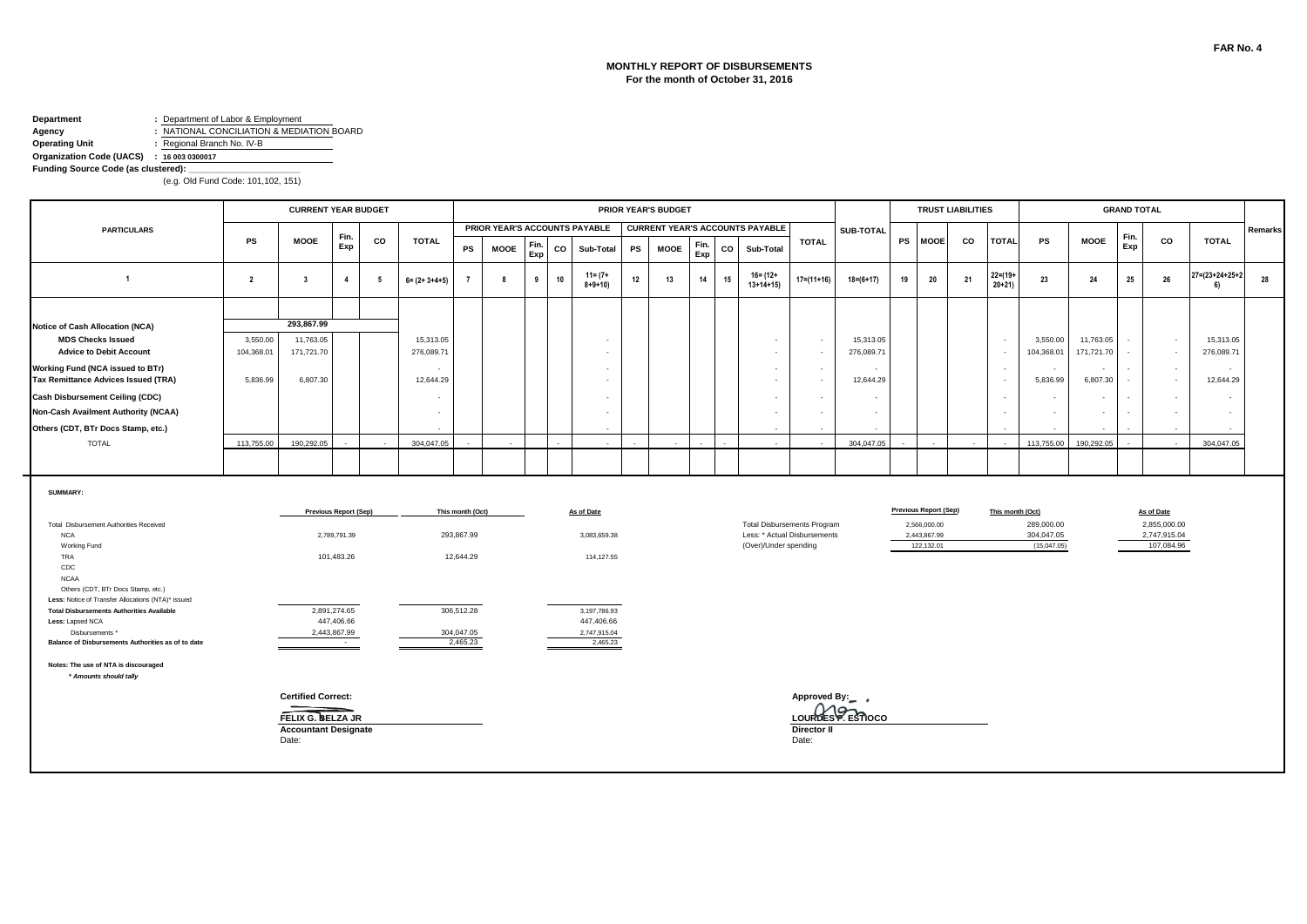### **MONTHLY REPORT OF DISBURSEMENTS For the month of November 30, 2016**

#### **Department :** Department of Labor & Employment **Agency :** NATIONAL CONCILIATION & MEDIATION BOARD<br> **Operating Unit :** Regional Branch No. IV-B **Operating Unit :** Regional Branch No. IV-B

**Organization Code (UACS) : 16 003 0300017**

**Funding Source Code (as clustered):** 

|                                                                                          |                        | <b>PRIOR YEAR'S BUDGET</b><br>PRIOR YEAR'S ACCOUNTS PAYABLE<br><b>CURRENT YEAR'S ACCOUNTS PAYABLE</b> |                              |    |                         |                  |             |             |            |                             |              |    |             |                                       |                    |                                                       |                                    | <b>GRAND TOTAL</b>      |    |                                              |    |                           |                                |        |                         |        |                            |                                 |         |
|------------------------------------------------------------------------------------------|------------------------|-------------------------------------------------------------------------------------------------------|------------------------------|----|-------------------------|------------------|-------------|-------------|------------|-----------------------------|--------------|----|-------------|---------------------------------------|--------------------|-------------------------------------------------------|------------------------------------|-------------------------|----|----------------------------------------------|----|---------------------------|--------------------------------|--------|-------------------------|--------|----------------------------|---------------------------------|---------|
| <b>PARTICULARS</b>                                                                       |                        |                                                                                                       | Fin.                         |    |                         |                  |             |             |            |                             |              |    |             |                                       |                    |                                                       |                                    | SUB-TOTAL               |    |                                              |    |                           |                                |        |                         | Fin.   |                            |                                 | Remarks |
|                                                                                          | PS                     | <b>MOOE</b>                                                                                           | Exp                          | CO | <b>TOTAL</b>            | <b>PS</b>        | <b>MOOE</b> | Fin.<br>Exp | co         | Sub-Total                   |              | PS | <b>MOOE</b> | Fin.<br>Exp                           | CO                 | Sub-Total                                             | <b>TOTAL</b>                       |                         |    | PS MOOE                                      | CO | <b>TOTAL</b>              | PS                             |        | <b>MOOE</b>             | Exp    | CO                         | <b>TOTAL</b>                    |         |
| $\overline{1}$                                                                           | $\overline{2}$         | $\overline{\mathbf{3}}$                                                                               | $\overline{4}$               | 5  | $6 = (2 + 3 + 4 + 5)$   |                  | 8           | 9           | 10         | $11 = (7 +$<br>$8 + 9 + 10$ |              | 12 | 13          | 14                                    | 15                 | 16= (12+<br>$13+14+15$                                | $17 = (11 + 16)$                   | $18 = (6 + 17)$         | 19 | 20                                           | 21 | $22 = (19 +$<br>$20 + 21$ | 23                             |        | 24                      | 25     | 26                         | $27 = (23 + 24 + 25 + 2)$<br>6) | 28      |
|                                                                                          |                        |                                                                                                       |                              |    |                         |                  |             |             |            |                             |              |    |             |                                       |                    |                                                       |                                    |                         |    |                                              |    |                           |                                |        |                         |        |                            |                                 |         |
| Notice of Cash Allocation (NCA)                                                          |                        | 361,492.99                                                                                            |                              |    |                         |                  |             |             |            |                             |              |    |             |                                       |                    |                                                       |                                    |                         |    |                                              |    |                           |                                |        |                         |        |                            |                                 |         |
| <b>MDS Checks Issued</b><br><b>Advice to Debit Account</b>                               | 3,550.00<br>167,223.20 | 18,978.48<br>163,003.81                                                                               |                              |    | 22,528.48<br>330,227.01 |                  |             |             |            |                             |              |    |             |                                       |                    | $\sim$<br>$\sim$                                      | $\sim$<br>$\overline{\phantom{a}}$ | 22,528.48<br>330,227.01 |    |                                              |    | $\sim$<br>$\sim$          | 3,550.00<br>167,223.20         |        | 18,978.48<br>163,003.81 |        | $\sim$<br>$\sim$           | 22,528.48<br>330,227.01         |         |
| Working Fund (NCA issued to BTr)<br><b>Tax Remittance Advices Issued (TRA)</b>           | 29,493.24              | 4,324.16                                                                                              |                              |    | 33,817.40               |                  |             |             |            |                             |              |    |             |                                       |                    | $\sim$<br>$\sim$                                      | $\sim$<br>$\sim$                   | 33,817.40               |    |                                              |    | $\sim$<br>$\sim$          | 29,493.24                      | $\sim$ | 4,324.16                |        | $\sim$<br>$\sim$           | $\overline{a}$<br>33,817.40     |         |
| <b>Cash Disbursement Ceiling (CDC)</b>                                                   |                        |                                                                                                       |                              |    |                         |                  |             |             |            |                             |              |    |             |                                       |                    | $\sim$                                                | $\overline{\phantom{a}}$           |                         |    |                                              |    | $\sim$                    |                                | $\sim$ |                         |        | $\sim$                     |                                 |         |
| <b>Non-Cash Availment Authority (NCAA)</b>                                               |                        |                                                                                                       |                              |    |                         |                  |             |             |            |                             |              |    |             |                                       |                    |                                                       | $\overline{\phantom{a}}$           |                         |    |                                              |    | $\sim$                    |                                | $\sim$ |                         | $\sim$ | $\sim$                     |                                 |         |
| Others (CDT, BTr Docs Stamp, etc.)                                                       |                        |                                                                                                       |                              |    |                         |                  |             |             |            |                             |              |    |             |                                       |                    |                                                       |                                    |                         |    |                                              |    |                           |                                |        |                         |        |                            |                                 |         |
| <b>TOTAL</b>                                                                             | 200.266.44             | 186,306.45                                                                                            |                              |    | 386,572.89              |                  |             |             |            |                             |              |    |             |                                       |                    |                                                       |                                    | 386,572.89              |    |                                              |    | ÷.                        | 200.266.44                     |        | 186.306.45              |        |                            | 386,572.89                      |         |
|                                                                                          |                        |                                                                                                       |                              |    |                         |                  |             |             |            |                             |              |    |             |                                       |                    |                                                       |                                    |                         |    |                                              |    |                           |                                |        |                         |        |                            |                                 |         |
| SUMMARY:<br>Total Disbursement Authorities Received                                      |                        |                                                                                                       | <b>Previous Report (Oct)</b> |    |                         | This month (Nov) |             |             | As of Date |                             |              |    |             |                                       |                    | <b>Total Disbursements Program</b>                    |                                    |                         |    | <b>Previous Report (Oct)</b><br>2,855,000.00 |    |                           | This month (Nov)<br>307,000.00 |        |                         |        | As of Date<br>3,162,000.00 |                                 |         |
| <b>NCA</b><br>Working Fund                                                               |                        |                                                                                                       | 3,083,659.38                 |    |                         | 361,492.99       |             |             |            | 3,445,152.37                |              |    |             |                                       |                    | Less: * Actual Disbursements<br>(Over)/Under spending |                                    |                         |    | 2,747,915.04<br>107,084.96                   |    |                           | 386,572.89<br>(79, 572.89)     |        |                         |        | 3,134,487.93<br>27,512.07  |                                 |         |
| <b>TRA</b><br>CDC<br><b>NCAA</b>                                                         |                        |                                                                                                       | 114,127.55                   |    |                         | 33,817.40        |             |             |            |                             | 147,944.95   |    |             |                                       |                    |                                                       |                                    |                         |    |                                              |    |                           |                                |        |                         |        |                            |                                 |         |
| Others (CDT, BTr Docs Stamp, etc.)<br>Less: Notice of Transfer Allocations (NTA)* issued |                        |                                                                                                       |                              |    |                         |                  |             |             |            |                             |              |    |             |                                       |                    |                                                       |                                    |                         |    |                                              |    |                           |                                |        |                         |        |                            |                                 |         |
| <b>Total Disbursements Authorities Available</b><br>Less: Lapsed NCA                     |                        |                                                                                                       | 3,197,786.93<br>447,406.66   |    |                         | 395,310.39       |             |             |            | 3,593,097.32<br>447,406.66  |              |    |             |                                       |                    |                                                       |                                    |                         |    |                                              |    |                           |                                |        |                         |        |                            |                                 |         |
| Disbursements *                                                                          |                        |                                                                                                       | 2,747,915.04                 |    |                         | 386,572.89       |             |             |            |                             | 3,134,487.93 |    |             |                                       |                    |                                                       |                                    |                         |    |                                              |    |                           |                                |        |                         |        |                            |                                 |         |
| Balance of Disbursements Authorities as of to date                                       |                        |                                                                                                       | 2,465.23                     |    |                         | 8.737.50         |             |             |            |                             | 11,202.73    |    |             |                                       |                    |                                                       |                                    |                         |    |                                              |    |                           |                                |        |                         |        |                            |                                 |         |
| Notes: The use of NTA is discouraged<br>* Amounts should tally                           |                        |                                                                                                       |                              |    |                         |                  |             |             |            |                             |              |    |             |                                       |                    |                                                       |                                    |                         |    |                                              |    |                           |                                |        |                         |        |                            |                                 |         |
|                                                                                          |                        | <b>Certified Correct:</b>                                                                             |                              |    |                         |                  |             |             |            |                             |              |    |             | Approved By: $\qquad \qquad$ $\qquad$ |                    |                                                       |                                    |                         |    |                                              |    |                           |                                |        |                         |        |                            |                                 |         |
|                                                                                          |                        | FELIX G. BELZA JR                                                                                     |                              |    |                         |                  |             |             |            |                             |              |    |             |                                       | <b>Director II</b> | LOURDES P. ESTIOCO                                    |                                    |                         |    |                                              |    |                           |                                |        |                         |        |                            |                                 |         |
|                                                                                          |                        | <b>Accountant Designate</b><br>Date:                                                                  |                              |    |                         |                  |             |             |            |                             |              |    |             |                                       |                    |                                                       | Date:                              |                         |    |                                              |    |                           |                                |        |                         |        |                            |                                 |         |
|                                                                                          |                        |                                                                                                       |                              |    |                         |                  |             |             |            |                             |              |    |             |                                       |                    |                                                       |                                    |                         |    |                                              |    |                           |                                |        |                         |        |                            |                                 |         |
|                                                                                          |                        |                                                                                                       |                              |    |                         |                  |             |             |            |                             |              |    |             |                                       |                    |                                                       |                                    |                         |    |                                              |    |                           |                                |        |                         |        |                            |                                 |         |